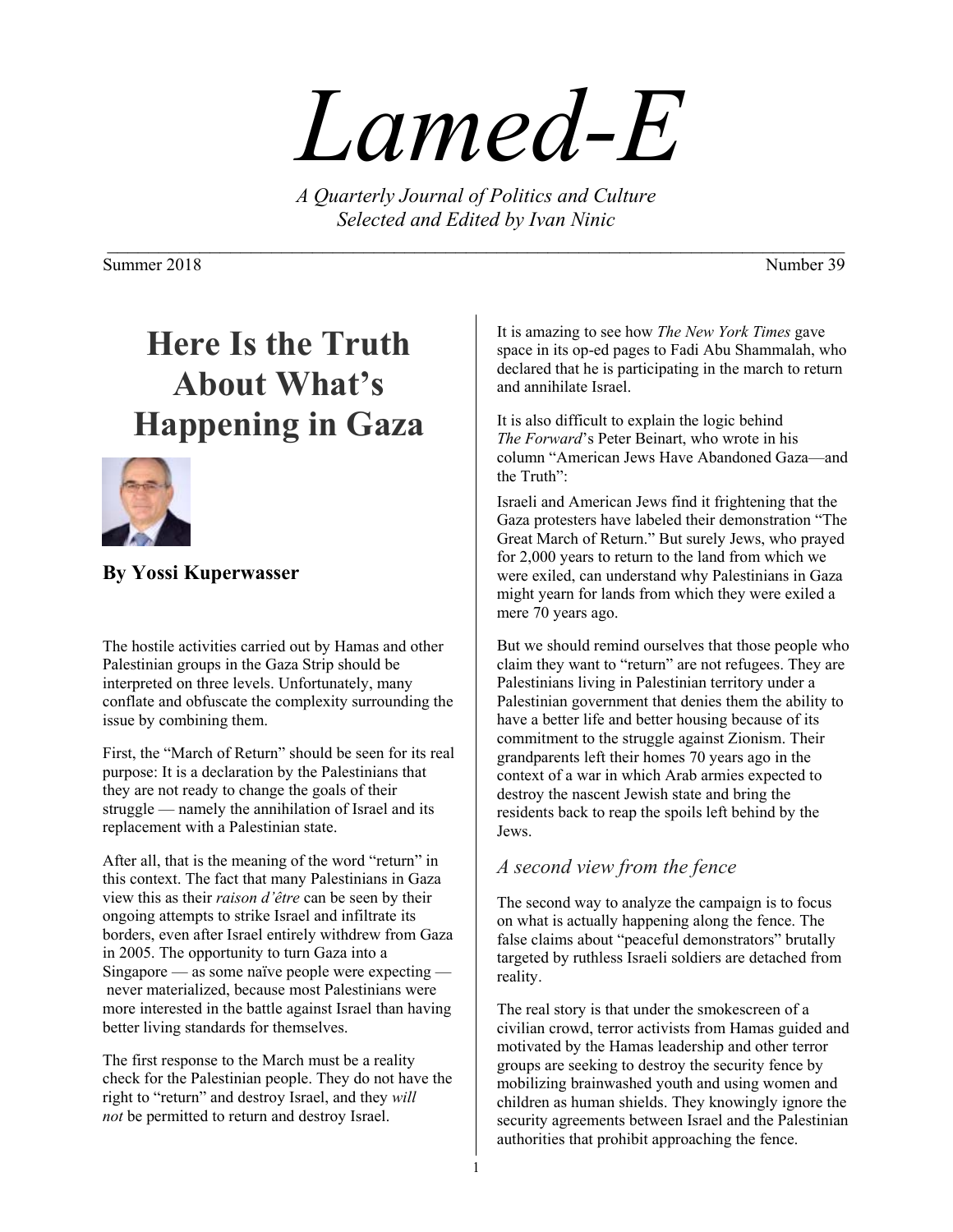

*Map distributed to Gaza rioters via Facebook directing them to breach the fence and infiltrate nearly Israeli communities. Photo: IDF Spokesperson, May 13, 2018.* 

This tactic dispatches terrorists and hate-filled mobs to infiltrate border areas and harm Israeli citizens living nearby. This is accompanied by attempts to harm Israeli soldiers (mainly by planting bombs along the fence) and citizens by using kites (sometimes painted with swastikas) that are carrying incendiary devices aimed at setting ripe Israeli wheat fields ablaze.

Forgotten in the media narratives is the fact that the Gazan protestors are standing just meters above the Hamas diggers excavating attack tunnels into Israel. The motives of the above-ground and below-ground attackers are identical.

The Palestinians are fully aware of the Israeli soldiers' mission to defend the security barrier and protect civilians and themselves. They know there are going to be casualties, and they embrace them because it helps build a victimhood narrative and fits their radical Islamist beliefs.

The March planners also know that the number of casualties will not be overly high, because they can count on Israeli soldiers to exercise maximum caution and work to minimize the damage. That determination reflects the nature of the Israeli soldiers and the IDF's commitment to international law. Palestinian leaders demand that international legal standards be applied to Israel, which they contend only apply to Israelis but not to the Palestinians. For Palestinian leaders, terrorism is legitimate.

This riot/terror option, presented as "peaceful demonstrations," is chosen because all other violent ways of promoting Palestinian goals have proven ineffective. The price of initiating a wide-scale terror campaign is considered too high and Israeli technological advances have blunted the subterranean option.

It is difficult to comprehend why so-called "progressive" Americans and Europeans identify with the Palestinian side seeking to eliminate Israel. Even the more pragmatic Palestinian leadership in Ramallah criticizes Hamas for deliberately sending Palestinian youngsters to be wounded and lose their lives in vain.

#### *A third view of Gaza*

The third view looks at the economic conditions and standards of living in the Gaza Strip. There is no connection between the hardships of the Gazans and the riots. The Palestinians in Gaza suffer from poor infrastructure, high unemployment, and restricted mobility into and out of Gaza. They have severe shortages of fresh water and electricity. But these sufferings are mainly the result of Hamas corruption, such as misappropriation of supplies and the punitive denial of funds by the Ramallah-based Palestinian Authority.

But Gazans do not lack essential products of any kind. Israel makes sure that all the needs of Gaza, except for military or dual-use equipment, enter the strip.

The severe damage that rioters caused to the Kerem Shalom border crossing — through which truckloads of supplies and gas pipelines pass — will further worsen the situation for Gazans, as it forced Israel to shut the crossing temporarily.

Yet many pundits and politicians tend to present the violent riots as if they are motivated by the poor economic conditions created by Israel. If this was the reason, Palestinians would not have destroyed the crossing and chosen "Nakba Day" for their riots. It is hard to understand what lies behind their myopia. Maybe it helps to justify the riots and maybe it makes it easier to blame Israel.

*Brig.-Gen. (res.) Yossi Kuperwasser is Director of the Project on Regional Middle East Developments at the Jerusalem Center. He was formerly Director-General of the Israel Ministry of Strategic Affairs and head of the Research Division of IDF Military Intelligence. This article was originally published by the Jerusalem Center for Public Affairs.* 

*Algemeiner*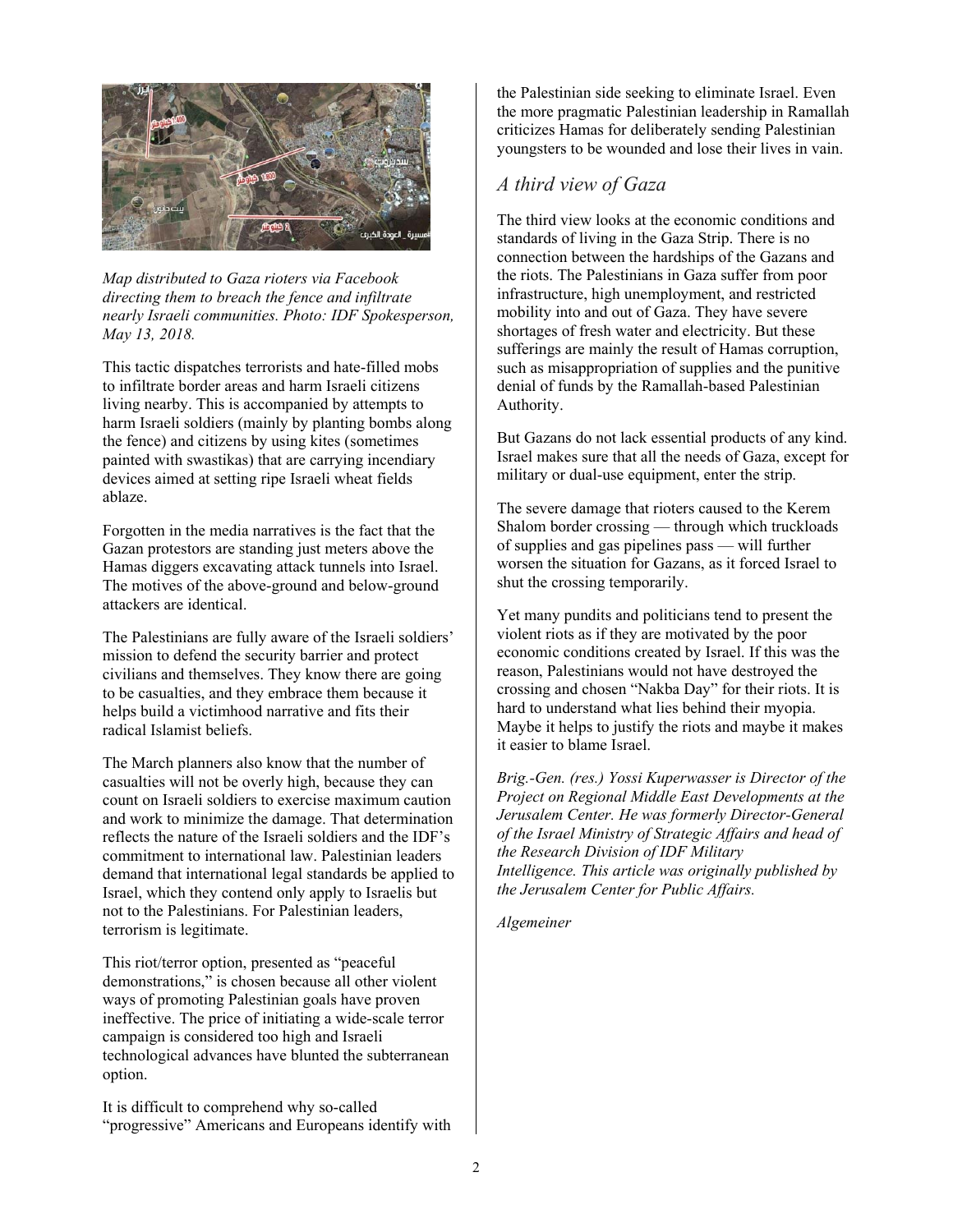## **The moral challenge of Gaza**

#### **By Donniel Hartman**



*Late last night, as the death toll in Gaza neared 60 human beings, my daughter called me with one simple question. "Abba, what are you writing about Gaza?"* 

Before her call, I hadn't intended to write. Gaza paralyzes me into silence.

When I read reports or hear discourse about Israeli Army use of lethal force against demonstrators, I cringe. To call what is happening at the Gaza border a demonstration, is a perversion of reality as I know it.

The inhabitants of Gaza have every right and reason to demonstrate against the tragedy which is their life. Not only do they live under unforgiveable and deplorable conditions, no one is taking responsibility either for their predicament or for the path to rectify it.

What is happening on the Gaza border is not a protest against the reality of life in Gaza, but an attack against the sovereignty of Israel and its right to exist. Palestinians have every right to view and experience the formation of Israel as their Nakba (catastrophe). They have every right to view the Six Day War and Israel's reunification of Jerusalem as a deepening of this Nakba. When tens of thousands of people, civilians interspersed with thousands of Hamas and Islamic Jihad terrorists, march on our border with the intent to destroy it, and penetrate into Israel, and allow the terrorists to murder Israelis, it is not only *not* a peace demonstration, it is not a demonstration at all. It is a battlefield, where anyone who approaches the fence is a combatant.

While Palestinians have every right to their narrative of Nakba, my people have every right to celebrate our independence and our victory in 1967, and to express joy at being home in our country, whose capital is Jerusalem. And we have every right to defend our rights.

The challenge is that when it comes to Gaza, for Israelis our moral conscience is by and large, silent. We argue that our unilateral withdrawal from Gaza,

including its setting of the precedent of dismantling Jewish settlements, should have inspired Gazans to embrace or at the very least explore, the possibility of peace, instead of the path of war. It should have inspired the trade of goods and the fostering of economic ties, and instead it led to missile fire and the resulting partial blockade.

We hold the Gaza population personally responsible for the choices they have made. We hold the leadership that they have chosen, a leadership that regularly declares its desire for my destruction and acts on it, as responsible both for the tragedy of Gaza and its rectification. And as a result, most Israelis believe that from this moment henceforth, our moral responsibilities are limited to our efforts at selfdefense. The plight of Gazans is taken out of the equation of our moral discourse.

Gaza paralyzes me into silence, for I am like most Israelis. I am not only saddened by the choices they have made and by the paths that they have chosen not to take, I am angry. I am a devout two-statist, who believes in the right of the Palestinian people to sovereignty in their own state, living side-by-side with Israel in peace and security for both of us. I am angry, because I believe that the hatred and violence spewing out of Gaza has possibly buried Israelis' belief in the viability of the two-state solution in our lifetime. Any discourse about a Palestinian state in Judea and Samaria is immediately rejected under the counterargument: "It will just become another Gaza." And this Gaza will be able to shut down all of Israel with mere mortar fire.

But as my daughter's phone call reminded me, we cannot allow ourselves to be paralyzed, and to create a moral black hole in our society. I do not believe that Israel is principally responsible for the reality which is Gaza, but it does bear some responsibility. I do not believe that our soldiers on the border of Gaza are firing on demonstrators, but are engaged in a war. I do not believe that the Hamas-inspired action on the border poses an existential threat to the State of Israel. It does, however, pose a life-and-death danger for many Israelis. At the same time, 60 human beings were killed and thousands were injured in one day.

While 60 human beings lost their lives, and Israeli soldiers were engaged in the horrific challenge of protecting our border, tens of thousands of Israelis converged on Rabin Square in Tel Aviv to sing and rejoice with Netta Barzilai on her and our victory in the Eurovision contest.

When the Egyptians  $-$  a greater power and enemy than the Palestinians – were drowning in the Red Sea, our tradition recounts that the angels in heaven began to sing a song of praise to God. God silenced them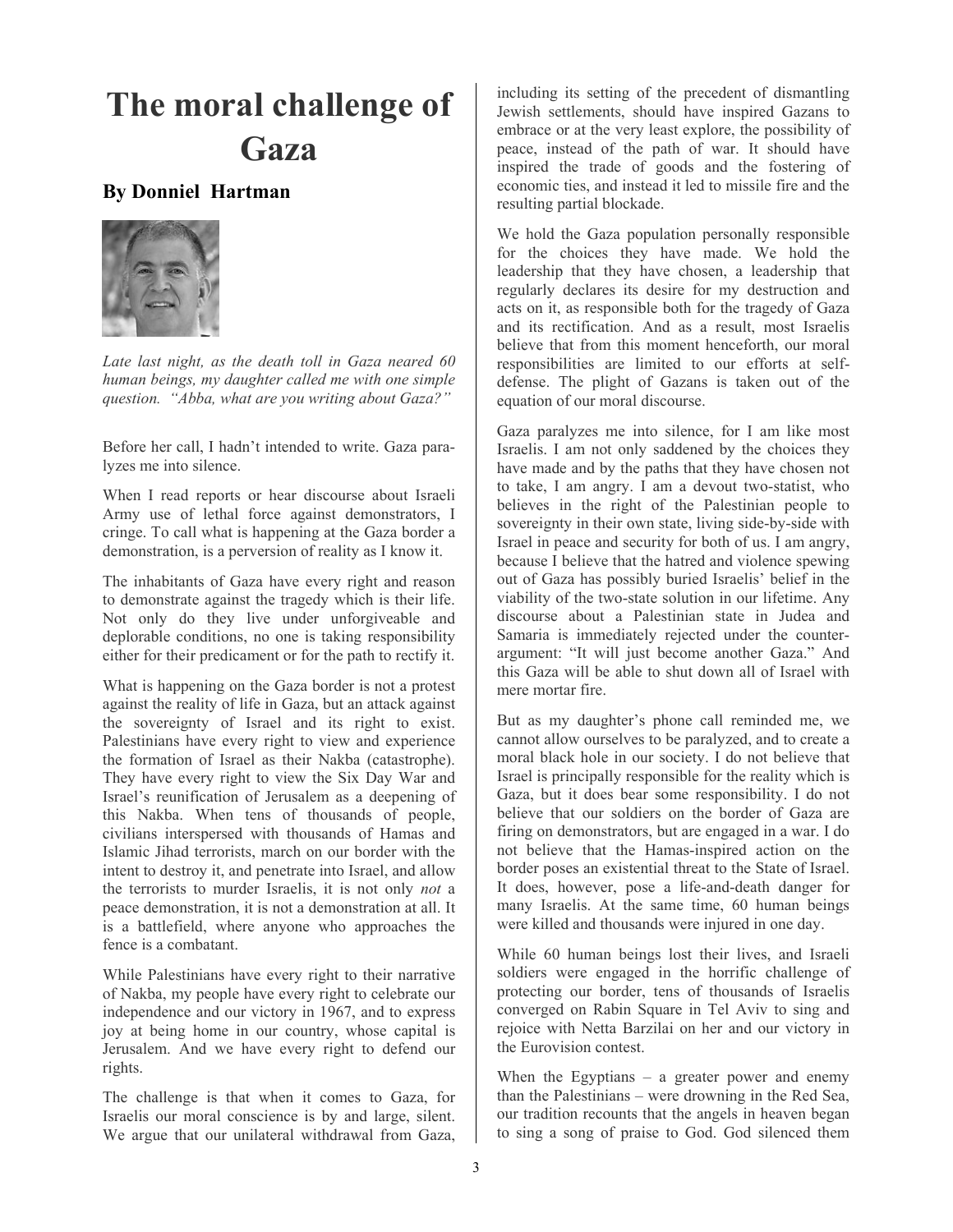with the words, "My creation is drowning in the sea, and you want to sing a song of praise?"

The *Book of Esther* recounts a particularly chilling moment. After Ahasuerus and Haman sent forth the pronouncement decreeing the murder and destruction of all Jews throughout the kingdom in one day, it states, "And the King and Haman sat down to drink and the city of Shushan was in chaos."

We do not need to take moral responsibility for the reality which is Gaza, but at the same time we cannot allow our humanity and moral conscience to be so inert as to sit down and drink, not to speak of dancing in our city squares, when we are causing, justifiably or not, death and chaos.

We can believe that the events in Gaza are a war against Israel, support our soldiers, and still desire a public debate over the means necessary to win this war. I don't value Monday morning moral philosophers, nor expressions of "concern" for loss of life. I do value serious moral reflection on how to ensure that we live up to our military moral code, which demands that even when force is used in self-defense, we only use the amount of force necessary and in proportion to the danger that we face, and that we do everything in our power to avoid civilian casualties. I do desire an Israeli society which welcomes and engages in this discourse.

I do not believe that our soldiers are violating international law, yet I am interested in a public discourse about what our soldiers on the front lines in Gaza are experiencing. I am interested in defending our soldiers from being placed in situations where their orders are not clear, and thus placing our soldiers in morally compromised situations.

Gaza paralyzes me, because human beings are dying at my hands, and I do not know how to prevent it. Gaza frightens me, because it is so easy to forget it and sing, regardless of what is happening there. Gaza challenges us, for it is in Gaza that our commitment to the value of human life is and will be tested.

We may not be principally responsible for the reality which is Gaza, but like all moral human beings, we must constantly ask ourselves whether and how we can be part of the solution. As Jews, we are commanded to walk in the way of God, a God who declares, "My creation is drowning, and what are you doing about it?"

*The Times of Israel*

### **My Favorite Anti-Semite: Gregor von Rezzori**

*Twenty years after his death, why the Germanlanguage writer and memoirist yearned for an era he never knew* 

### **By Wesley Yang**

*My Favorite Anti-Semite: an occasional series of tributes to writers, artists, philosophers, and others who hate us and to why we still find value in their work. This article originally published on January 30, 2009, and is reprinted here on the 20th anniversary of Gregor von Rezzori's death.* 

Gregor von Rezzori, the only son of a loveless marriage, entered the world at an unpropitious time— 1914—and in an inauspicious place—the city formerly known as Czernowitz, capital of the region known as Bukovina, in the final days of the Hapsburg empire. He was a refugee before his first birthday and would never find a way back home. That "lost, bygone world, golden and miraculous," as Rezzori calls it in his recently reissued 1989 memoir, *The Snows of Yesteryear*, had been destroyed in the cruelest war the world had ever seen. By the time he was old enough to speak, he was already nostalgic "for something forever lost, something I had already lost the moment I was born."

 Rezzori would devote his writing life to this curious nostalgia for a world he had never really experienced, and whose protracted death throes it had been his misfortune to experience—in the unhappy role of "flotsam of the European class struggle." In contrast to his elder sister, born four years earlier, "before the general proletarianization of the postwar era, in a world that still believed itself to be whole," Rezzori had been, as he put it, "a true son of the era of universal disintegration." His writings concern the fate of people like himself, belonging to "a dying and largely superannuated caste," and forced to live amid the ruins. He made it through the two world wars intact and found a comfortable place for himself in the new world, which he occupied with the great ambivalence of an exile from a place to which there can be no return. He wrote radio scripts and screenplays, acted in films, married an Italian countess, and wrote a series of German-language novels whose reputation has steadily waxed with the passage of the years. He died in 1998, having outlasted "the short 20th century," as the historian Eric Hobsbawm called it, referring to the great class struggle that divided Europe until 1989. He has found in NYRB Classics, which reissued *The Snows of Yesteryear* and published his 1979 novel *Memoirs of*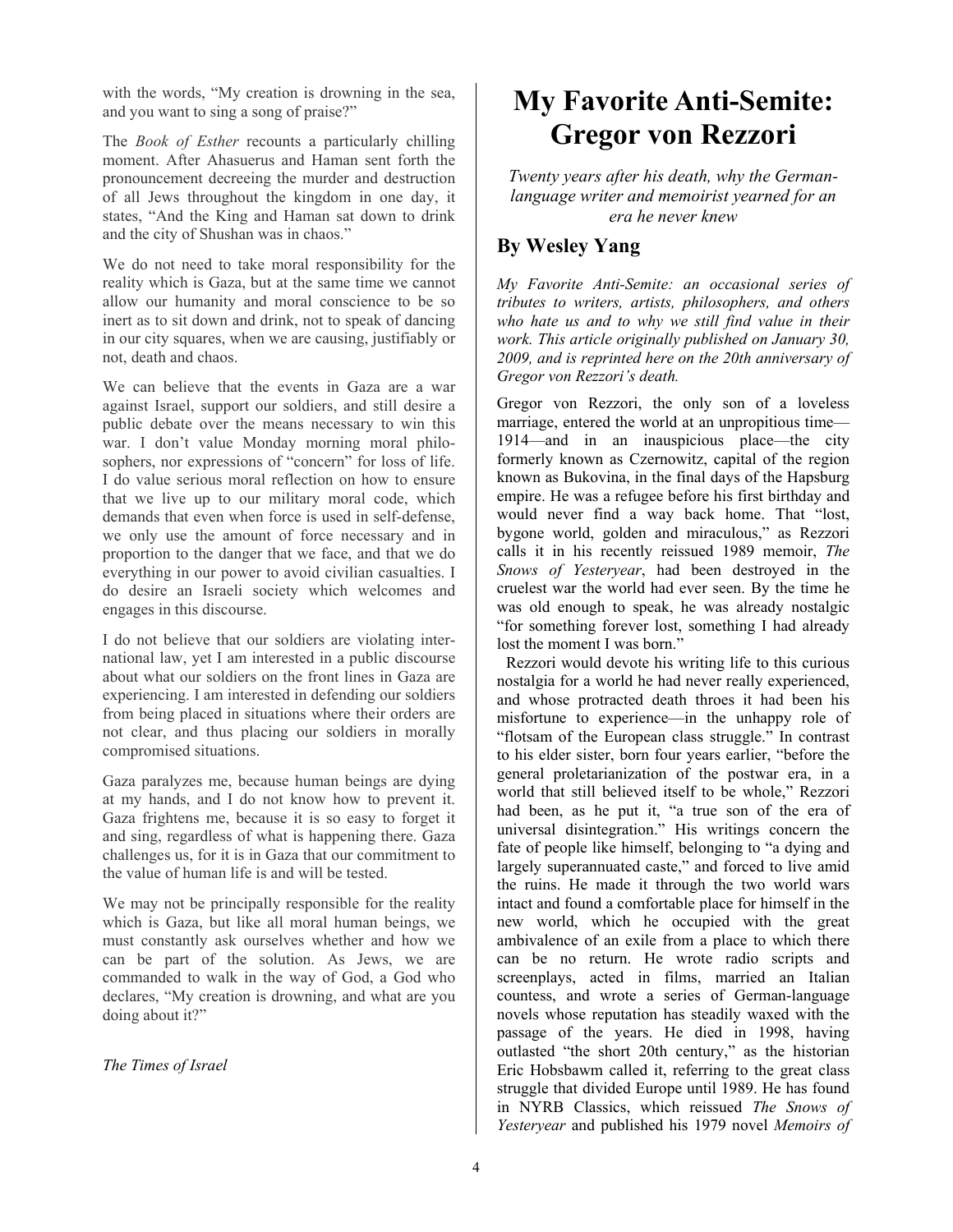*an Anti-Semite* in 2007, a devoted steward of his legacy.

 Part of what lent that lost world its golden aura was the deference it gave to German-speaking servants of the emperor, such as Rezzori's family. Amid the wild palimpsest of peoples deposited by centuries of conquest and migration in Eastern Europe— Romanians, Ruthenians, Hungarians, Armenians, Bulgarians, Germans, Poles, Greeks, Turks, and Jews—the Austrians assumed the role of "cultural compost," the self-deprecating term that Gregor's father used to name the virtual monopoly on political, cultural, and economic power held by a city-dwelling German minority in the east. The city to which the Rezzoris returned in 1919 was now part of the new state of Romania, in which the Rezzoris found they were "taken over by another class to which we deemed ourselves superior but which, in fact, treated us as second-rate citizens."

 On the one hand, losing their place at the top of the racialized caste system that had permitted the many nations of Eastern Europe to live together in peace was, "for the class to which my parents belonged," he wrote, "a fall into chaos, into impotence and deprivation, hopelessness and squalor." Then again, "humiliation merely aggrandized, as humiliation suffered by the kinds of people who considered ourselves members of a class of masters," will often do, the family's threadbare pretensions to greatness:

We felt excluded, but on the other hand, our isolation made us feel out of the ordinary and even that we belonged to a chosen elite. The myth of lost wealth rankled in us but also made us arrogant. All our efforts were directed at not being deemed declassé.

 This disappointed upbringing, spent in "cannibalistic solitude" among hostile strangers (a short distance from the Dniester River, the border across which the bloody birth pangs of a new proletarian utopia were taking place), made Rezzori an acute witness to the psychological condition of the Germans between the wars. Something new and dire had been unleashed into the world by the carnage of the Great War. "A species of men arose from that ghostly landscape of bomb craters and trenches whose bestiality was unconstrained," Rezzori wrote. "A free field was given to the Hitlers and Stalins to come."

 Whereas the Rezzoris fled the loss of their privileges into self-devouring neurotic obsession (the exhaustive exposition of which makes up the bulk of *The Snows of Yesteryear*), other Germans responded more actively. Aggrieved at the loss of their position, morally adrift in a world in which the old traditions and hierarchies had been destroyed, thirsting for a return to greatness, inured to mechanized violence, fearful of the Bolshevik menace from the East, and even more fearful of morally subversive elements within, certain elements of the German people went

on a search for scapegoats. They readily found them in the Jews.

 *Memoirs of an Anti-Semite* is in many ways the fictional counterpart to *The Snows of Yesteryear*, sharing with it a social, geographical, and cultural setting, and many individual anecdotes. A loose collection of five long thematically linked short stories, the book follows its protagonist, Arnulf, through a series of episodes in which he finds himself engaged with Jews as friends, rivals, employers, business partners, persecutors, and above all, lovers first a middle-aged Jewish shopkeeper, then the orphaned daughter of a Viennese professor, and lastly, in a short-lived second marriage, a Jewish woman who was nonetheless, as he puts it, "truly the most goyish shikseh he had ever encountered." Arnulf is emphatically not a Hitlerite monster, or a Nazi street brawler, but, like Rezzori, a well-bred Austrian from a civil service family in the former Bukovina. He exhibits, without apology, the social snobbery of his class, but none of the racial resentment of the Nazis. He is a believer in settled hierarchies, fixed institutions, and people who know their place in the world:

The specifically Jewish quality in Jews had never repelled me so much as the attempt—doomed from the start—to hush it up, to cover it over, to deny it. The yiddling of Jews, their jittery gesticulation, their disharmony, the incessant alternation of obsequiousness and presumptuousness, were inescapable and inalienable attributes of their Jewishness. If they acted as one expected them to act, so that one could recognize them at first, one was rather pleasantly touched. They were true to themselves—that was estimable.

 The 19-year-old Arnulf's contempt for those who refuse to know their place is transparently a compensation for a man who has lost his own place. He moves to Bucharest after the war and finds himself working as a window dresser for a cosmetics company—"a hod carrier, an out and out menial, for mostly Jewish shopkeepers." He finds himself woefully unprepared for the job. Stuck amid the ups and downs of the commercial cycle, Arnulf learns empathy for the Jews. "Their hereditary milieu was the world of open possibilities, in which a man could just as easily become a Midas as get stuck in the lowliest form of donkey work," he says. "I now understood their restlessness, their anxieties, their messianic expectations, the abrupt change from immeasurable arrogance to shamefaced selfdebasement."

 Rezzori has a remarkable lyric gift that he uses to describe the wide expanses of Bukovina. In a series of beautiful set pieces, he evokes the vanishing world of Germanic chivalry, already in its last stages of degeneration into the debased kitsch that the Nazis would exploit, the emerging commercial melee of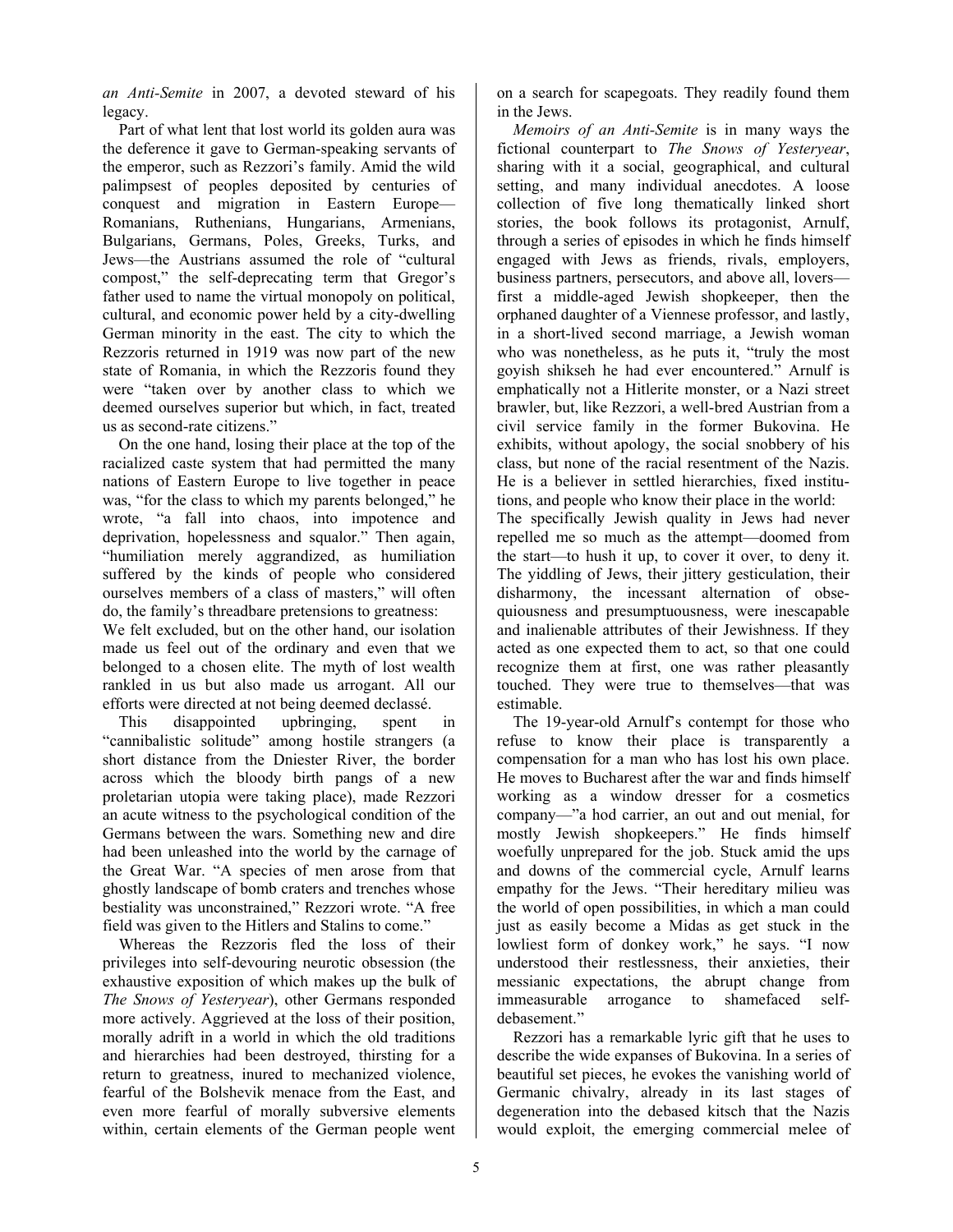post-war Bucharest with its Armenian and Jewish shopkeepers and its red light district; and shabbygenteel Vienna, where he socializes almost exclusively with Jewish artists and musicians. He is a great hit at their parties, telling Yiddish stories and jokes he has learned on the streets of Bucharest, Czernowitz, and Lvov. Later he accidentally finds himself caught up in the surging crowds celebrating the Anschluss that brought the rump state of German Austria into the Third Reich. He is on his way to meet his girlfriend, whom he plans to marry. "The morbid, rhythmic stamping of their feet hung like a gigantic swinging cord in the silence that had fallen on Vienna," he writes:

What the hell are we marching for? I asked the man beside me.

"Anschluss," he barked.

Well, that literally meant "connection," and that was exactly what I was looking for.

 Should a book about the deadliest hatred of the 20th century, particularly one by a German, be so mordantly funny, so cheerfully alive? But this, of course, is how people live history. They are inattentive and self-absorbed; they worry about their next sexual conquest while the conquest of the world is being planned in distant chancelleries. *Memoirs of an Anti-Semite* is a horror story precisely because it so resolutely refuses to feel like one. The story it tells is of a passive, attenuated complicity, which is all the more harrowing for its passivity—for without this passivity which encompassed all but a heroic, and mostly destroyed, few, none of the worst crimes of the Nazi regime would have been possible.

 Both *The Snows of Yesteryear* and *Memoirs of an Anti-Semite* close with a similar note of ambivalence. Though each in its own way ruthlessly exposes the complicity of imperial German nostalgia with history's greatest crime, both books retain a connection to that lost world, and much distaste for the new one that took its place. In the epilogue to *The Snows of Yesteryear* Rezzori returns to the city of his youth, now known by its Ukrainian name of Chernivtsi, in 1989. It is a place whose racial ferment was settled once and for all in 1945, with a massive ethnic cleansing (the Jews were the first to go, to unmarked mass graves, or to extermination camps, during the war itself) that left a racially homogenous Ukrainian city behind. He finds the buildings all meticulously preserved, but the spirit of the place— "its restlessly vicious, cynically bold and melancholically skeptical spirit"—expunged. The post-war settlement had imposed decades of continuous peace on the continent. But at what cost? At no cost that can easily be quantified, but one that is nonetheless real, and which it is the job of our artists to recall.

*Tablet Magazine* 

# **Dušan**  *A rare spiritual nobleman Properties of a quality critic*

#### **By Bogdan A. Popović**

The creative work of Dušan Puvačić took place from the late 50s and early 60s of the last century to the first ten years of this century  $-$  in two stages. The second stage, which took place at universities in England where he taught Serbo-Croatian language and Yugoslav literature and made guest appearances at European and overseas Slavic conventions, was almost four times longer than the first, Belgrade, stage. If we judge, however, by the quantity and diversity of his bibliography, the advantage of the length of the second stage over the first might be questionable... Of course, from this weighing and comparison it would be much more useful to determine the extent to which Puvačić's diverse work – as a critical-essayist, translator and lecturer - is complementary to each other. Because it is quite certain that the experience that stemmed from the translation of major works and texts of English and American theoreticians of literature had an influence on his own critical-essayist work. And equally, that his critical-essayist work was extremely influential in shaping his university lectures. And when, in passing, I mention Puvačić's translation work, I recall that he mostly translated theoretical essays of English and American critics. The obligatory reading of the younger critics of this time are his translations of the key works of Ivor Armstrong Richards (together with Nikola Koljević) and Cecil Morris Bowra, essays by John Crowe Ransom, William Empson, Terry Eagleton, and others. In addition, Puvačić translated, from the English, novels by James Baldwin and Richard Mason, and poetry collections by John Donne, Norman McCaig and others. A special place in his translation bibliography is undoubtedly the impressive "History of Modern Art" by Arnason.

Although I wish in no way to diminish the impact of his essayist work - the impacts which can be seen in his books "Tragom teksta" ("On the trail of the text") (1989) and "Balkan Themes" published in English, I belong to those who believe that Dušan Puvačić achieved the most in literary criticism. In the style that, for more or less good reasons, is called a practical, daily, newspaper criticism and which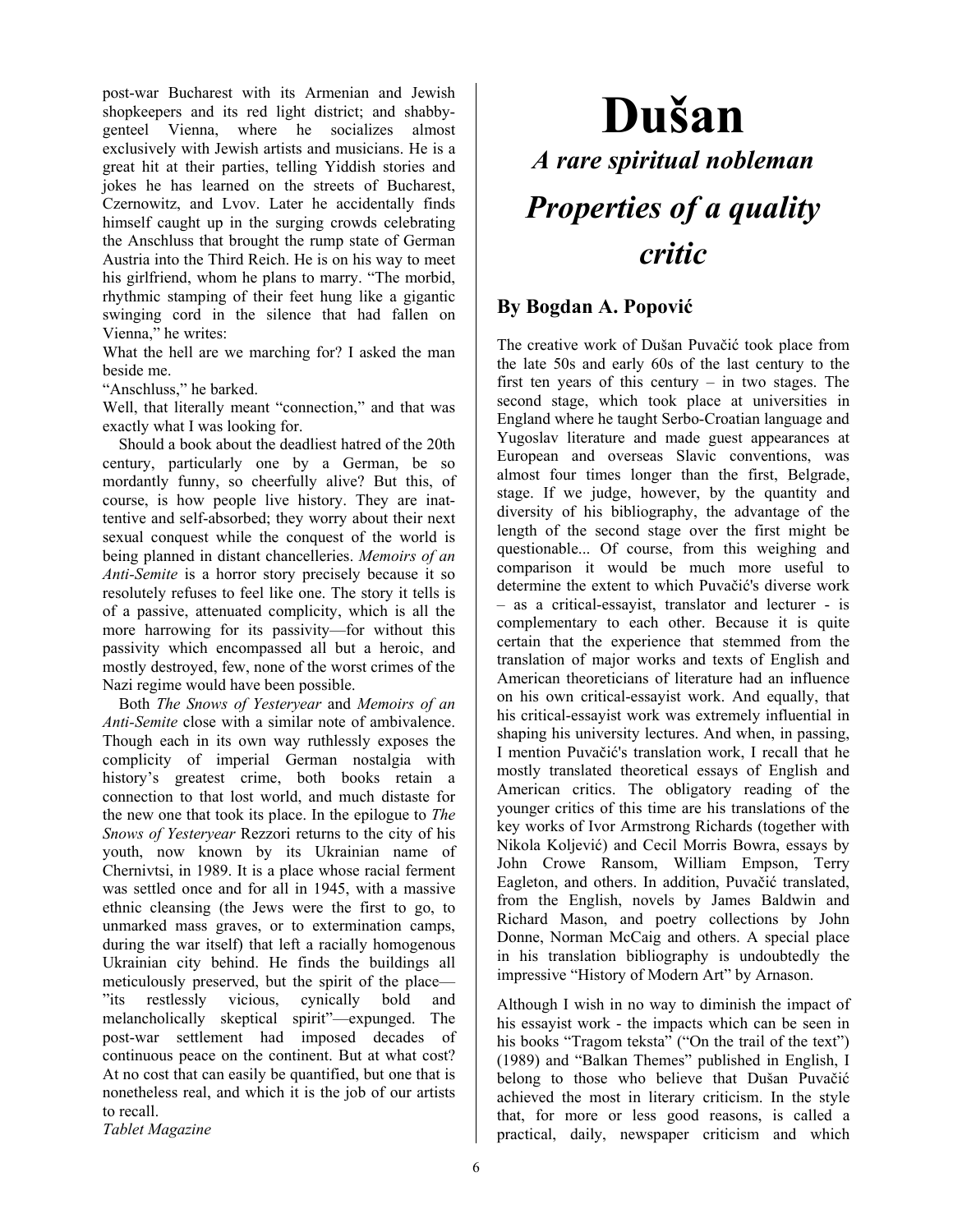several of the most important Serbian critics used before him …..Puvačić wrote critical texts for several literary publications, but his "manuscript" was most noticeable in "Književne novine" in which, in the second half of the 60's, he was regularly published. The properties of a quality critic were noticed by the editor of the cultural section of NIN, Žika Bogdanović, who invited him to be a regular contributor to this reputable and influential weekly. For almost five years, from 1970-1975, in each weekly edition of NIN, which had by then assumed the format of "Time Magazine", Puvačić's criticisms appeared. After many years some of these would be collected in his book "Ugovor s Đavolom" ("Pact with the Devil").

Puvačić wrote about the new books by the writers of the time, mostly Serbian, but also of those who were then part of Yugoslav literature, as well as translated books of famous world authors. He wrote about works of poetry and critical essays, but most often I would say, his writing about narrative and romantic works contained the most progressive interpretations and judgements. He wrote using the analytical method, which in Anglo-American criticism is called "close reading" (a focused reading or interpretation of the text). In about sixty lines of NIN – which was the space allocated to his column – the reader found out the maximum amount of information about that which gave the work its uniqueness and value. The uniqueness and value in relation to the author's other works, as much as in relation to the works of other authors. The judgments that came out of his analytical procedure (which were often adverse) were declared clearly and meaningfully, without rhetorical parades and verbal pirouettes … In this context I conclude with the words of Predrag Palavestra, who played an important, if not crucial role in our lives. "In the ten years during which he wrote his daily book review," Palavestra said in his History of Serbian Literary Criticism, "Dušan Puvačić left a key source of evidence about the evolution of Serbian prose in the process of its liberation from dogmatism. He clearly marked the literary co-ordinates of the new poetry which undermined the existing aesthetic norms and gave character to the Serbian prose of that time".

After many years of absence – although I am not losing sight of the fact that during that time, among other things, he edited several English translations of our writers and, together with Predrag Palavestra, prepared the collected works of Branko Lazarević - Puvačić returned to the domestic literary scene, in the publication "Kniževnost" (Literature) in 2007.

It seemed as if his texts in the section "Letters and comments", a title of his own choosing, were intended to bring his writing path back to where it started. The

inspiration for these extensive notes was drawn from meetings with many world writers during his guest lectures and various symposiums, from his correspondence with domestic and foreign authors, and when representing the Serbian PEN Centre. The genre of the texts was difficult to determine, representing a kind of fusion of memoir, travelogue, documentary, literary, historical, and all sorts of other hallmarks. In any case, they were extraordinary, and I can testify that they were the most read articles in the newspaper… Unfortunately, Dušan did not submit his eighth article to the editor, the illness stopped him. Everything on which he had worked on so successfully all his life, in a moment became unreachable.



### *Remembering Dušan Puvačić*

### **By Gojko Đogo**

In later years, one often looks back and flips through their address book. One finds increasingly fewer friends and acquaintances at the old addresses. Last summer Dušan Puvačić also moved to eternity. Among my memories, in a privileged place, there will be a particularly impressive recollection of our time spent together in London, in February 1989 and October 1991.

On the first occasion, I was invited by the South Bank Centre in London to a festival of East European poetry, "Child of Europe", and on the second I was a guest at a large gathering of European poets in Cheltenham, not far from London. From the moment of my arrival at the airport to my departure, Duško simply adopted me, as if I was a close relative, even though we were only acquaintances until then. We knew each other since the mid-sixties while he was the editor of "The Literary Newspaper" (Književne novine) and "The Contemporary" (Savremenik) and was just beginning to publish my first poems. In truth, we had both studied world literature, and even though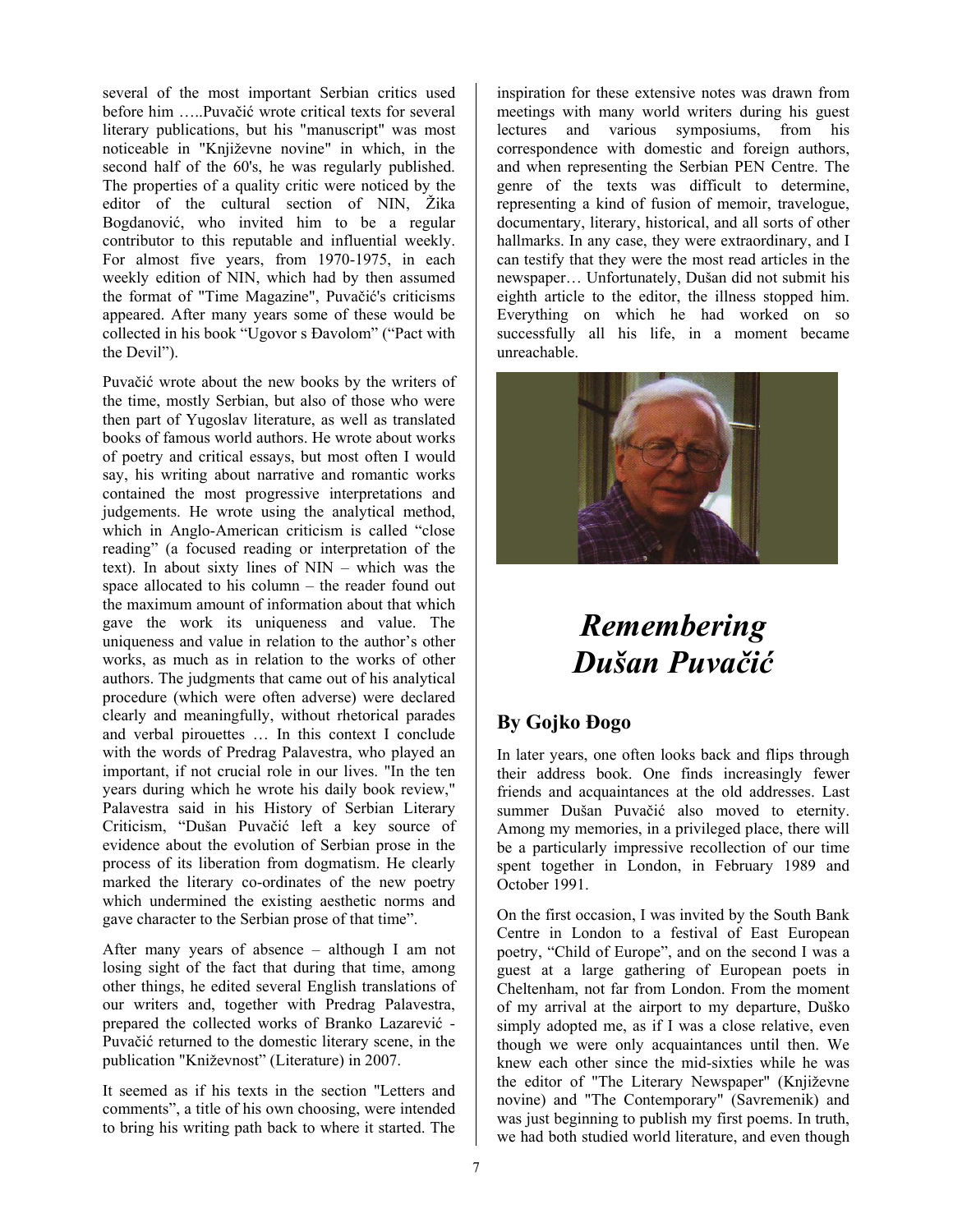at that time the graduates formed a special "Takovsko fraternity", he was slightly older so we didn't spend time together. In the early seventies (1973) Dušan went to work as a lecturer at Lancaster University for a year, which eventually extended to thirteen years. He retired as a professor at the School of South Slav and East European Studies (SSEES) in London. He was also a visiting lecturer at Cambridge University, as well as in America, France and Germany.

During those fifteen London days Duško held me under my arm, he was my host, translator, guide, manager, and he and his wife Tilda hosted me in their home, even though I had a hotel reservation. He escorted me through London, to its museums, galleries, universities and the grave of Dimitrije Mitrinović, scheduled interviews, introduced me to English and other foreign writers, and managed to get some of my poems into The Times Literary Supplement, the most famous literary publication… During the year in between my two visits, Dušan translated some one hundred of my poems with the American poet Michael March. Michael even arranged the publication of a book by Penguin. Unfortunately, in the wake of subsequent events, the outbreak of war and the demonization of Serbia, the book was never published.

I have recounted these distant "memories" only to testify with how much heart, good will, dedication and joy Duško welcomed his guests, because I was not the exception. There was almost no writer or cultural figure who visited London in those years to whom Puvačić did not extend his hand. That was true for all guests from Yugoslavia. Even a famous Bulgarian poet, Ljubomir Nikolov, who did not want to return home, spent several weeks with the Puvačić's until he managed to pull his family out of Bulgaria. In the time leading up to our wars, when I was there, the Puvačić house was a true reception of guests, refugees and fugitives. In that home with doors open wide, all of them found some kind of shelter.

Duško's home was a kind of cultural club to which our countrymen and numerous English writers were very glad to come to. Those were intellectual soirees, where there was much discussion, thinking and dreaming. And there was always nice food and drink.

Everything he did, Duško accomplished with some special ease. With an irresistible charm and a slightly cheeky smile, in which there was always a hint of a joke or comedy, he opened the most difficult doors, and as a result, the Serbo-Croatian Department was for a long time very attractive to foreign students. Duško was the good spirit of the Department, and managed to convert his professional diligence into some kind of fun. His students loved him and his colleagues respected him.

The aforementioned social and patriotic obligations pretty much filled up both his work and social time, and he could no longer dedicate himself to his main literary work. He postponed everything for the future. And then a serious, long-lasting illness forever distanced him from everything, including his literary work. But three of his published books of very thorough studies and views will ensure he retains a prominent place in the history of our critical literature.

Puvačić's translation work is also very important, from Bowra's "The Heritage of Symbolism" and Arnason's "History of Modern Art", to numerous English poets, from John Donne to Seamus Heaney. He also translated five books from Serbian into English and published a Serbian-language textbook for the Linguaphone Institute in London.

Duško Puvačić was a rare spiritual nobleman and a great ambassador of Serbian literature and culture in the English speaking regions. His loss will not be healed for a long time.

### *Dušan, the way I saw him*

### **By Predrag Protić**

One day in the 1950s, according to Predrag Palavestra, a young man came into the editorial offices of Književne novine (The Literary Newspaper) and brought his first article. Palavestra received the article, exchanged a few words with the young man, leaving the text aside to look at when the young man had gone. To his considerable and pleasant surprise, it was not a text on either Joyce or Faulkner, Virginia Woolf or Kafka, all of whom were endlessly discussed in literary circles, but on the English, or rather Scottish, eighteenth century poet, Robert Burns. In that first published article was a hint of something that would become a characteristic of Dušan Puvačić as a literary critic, essayist and translator. He chose books and writers to speak about, poets and critics to translate according to his personal affinities, determinations and interests, and not according to the current fashion and what is was polite to talk about.

As was the case with books, so it was with the literary criticism. Our time, one could say, is a time of the dizzying replacement of one analytical method and theoretical system with another. Many, if not the majority, of critics have adapted and are adapting to these changes, with more or less success. Dušan Puvačić followed all these changes out of personal curiosity and he knew all these procedures, but he did not make use of them. He did not want to be the slave of any of them. He adapted the method to the subject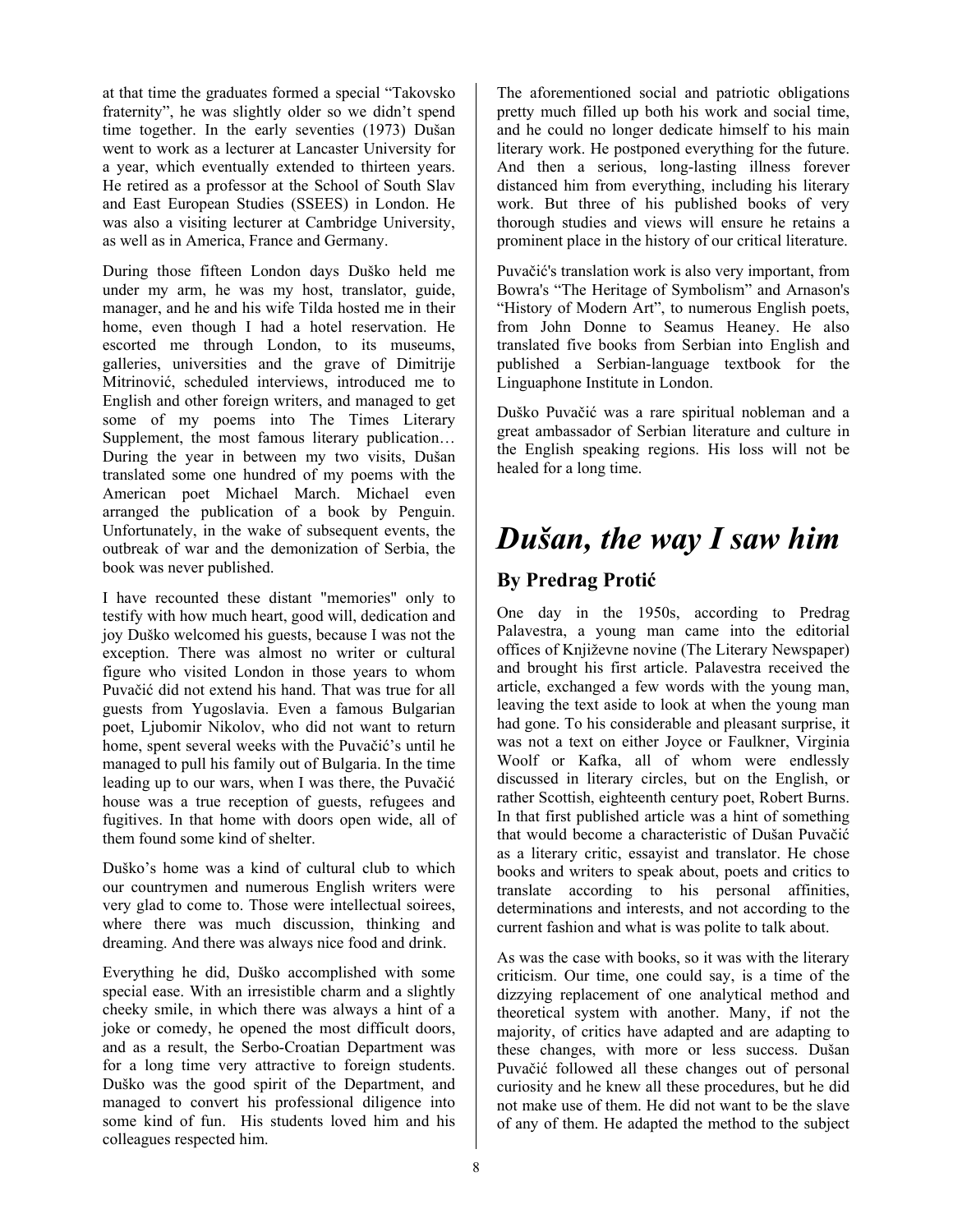matter, not the subject matter to the method. This is best seen in his book "Balkan Themes", published in the English language. The papers published in this book were created for a variety of occasions and were intended, in a large number of cases, for an audience with unequal levels of awareness of the problems discussed. The methods applied ranged from the traditional literary-historical to the psychological, from the biographical to textual analysis, to mention only some. The method of analysis depended on the topic in question, and when it came to purely literary analysis, all of it was most often solved via the process which Dušan Puvačić preferred to use: the method of Anglo-Saxon new criticism.

The thing that characterized Puvačić's writing about literature, was that it was clear. He wrote simply, without assumptions, and his conclusions were unequivocally determined, having been preceded by a convincing argument. He always started from the view that clear writing was a result of a clear opinion and that even the most complex problem can be clearly expounded, without simplifying it. That was not only his attitude towards his writing process; it was something he asked for or, more precisely, expected, from others. He had that nice, somewhat old-fashioned, conviction, that the critic, among other things, should make the public and the lovers of literature interested in the writer and the work in question; and that any hermetic text can be made less hermetic. He started from one obvious, but in our time quite obscure, truth that there exists a reader, and that the criticism is primarily a dialogue with the reader, and everything else comes after. I recall that on one occasion we did not agree on one of his, largely negative, reviews of a book by a young experimental writer. He listened to my argument, apparently agreed with it, and then, with the obligatory "yes, but", he asked me if it was understandable. To which I would add, that his was not a resistance to literary experimentation, but a fine feeling for the difference between authentic experimentation and literary mystification.

From the older Serbian literary critics, the closest to Dušan Puvačić was, as an intellectual, Branko Lazarević. In some ways they were kindred spirits. He was attracted to Lazarević by his relativism. Himself a skeptic, in Lazarević Puvačić found his intellectual fellow. For the Institute of Literature and Art's collection on "Serbian Literary Criticism", he made a selection of his works, wrote an introductory essay and arranged the accompanying material. Along with the promotional text written by Slobodan Jovanović in the thirties, this is the best that has, to date, been written about this critic. He also prepared three textbooks of Lazarević's works and Lazarević's diary from the war and immediate post-war years, "The

Diary of a Nobody", certainly one of the most meaningful documents about that time. Especially about the early post-war years. It was not an easy job. It was necessary first of all to deal with Lazarević's almost illegible handwriting, which in itself was a significant achievement, then to give comments, to present the history of the manuscript, to identify many forgotten, or lesser-known persons. All these efforts culminated in an exemplary edition of an important historical document.

Puvačić closely followed the events in the Anglo-Saxon literary world and wrote about them, mainly in the Literary Newspaper, but later, on Radio Belgrade and Radio Sarajevo. These were, predominantly, informative texts, but they also had a personal perspective. When, in the Literary Newspaper, he was editor of the column "Untranslated books", two principles guided him: the extent to which the book characterised literary trends and the level of interest they would present to our readers. This could also be said of his translations. Certainly his most important work was the translation of Arnason's monumental "History of Modern Art". In addition to translating a series of essays published by various literary newspapers and magazines, he also translated the "The Heritage of Symbolism" by Cecil Morris Bowra. His translation of Baldwyn's novel "Another Country" experienced a strange fate. Some self-proclaimed moralist in Sarajevo edited out certain erotic scenes that insulted his sensibilities: another fact reflecting the time in which we lived.

Although he was rarely controversial, as far as I know maybe two or three times, Dušan Puvačić was a good controversial figure. He simply ignored the plagiarism of Tomislav Sabljak, and the authority and arrogance of Svetozar Petrović did not prevent him from responding to Petrović's arrogant tone in the same measure. In this controversy his refined sense of humour appeared, which he also showed in many daily criticisms.

Puvačić had several personal literary sympathies, even loves, about which he rarely wrote, if at all, but he liked to talk about them. This was Scandinavian literature. As far as I know, he wrote only about "The Dwarf" by Par Lagerkvist, and among the Scandinavians, Selma Lagerlef was his favourite. His University graduation thesis, on ancient Indian poetry became, at one point, a lecture on old Indian poets. He also showed a lot of interest in Japanese literature. In his youth, his favourite novel was "Life of Klim Samgin" by Maxim Gorky. Another book he never wrote about. As if he believed that there were special books that were part of only his spiritual world, which should not be shared with others.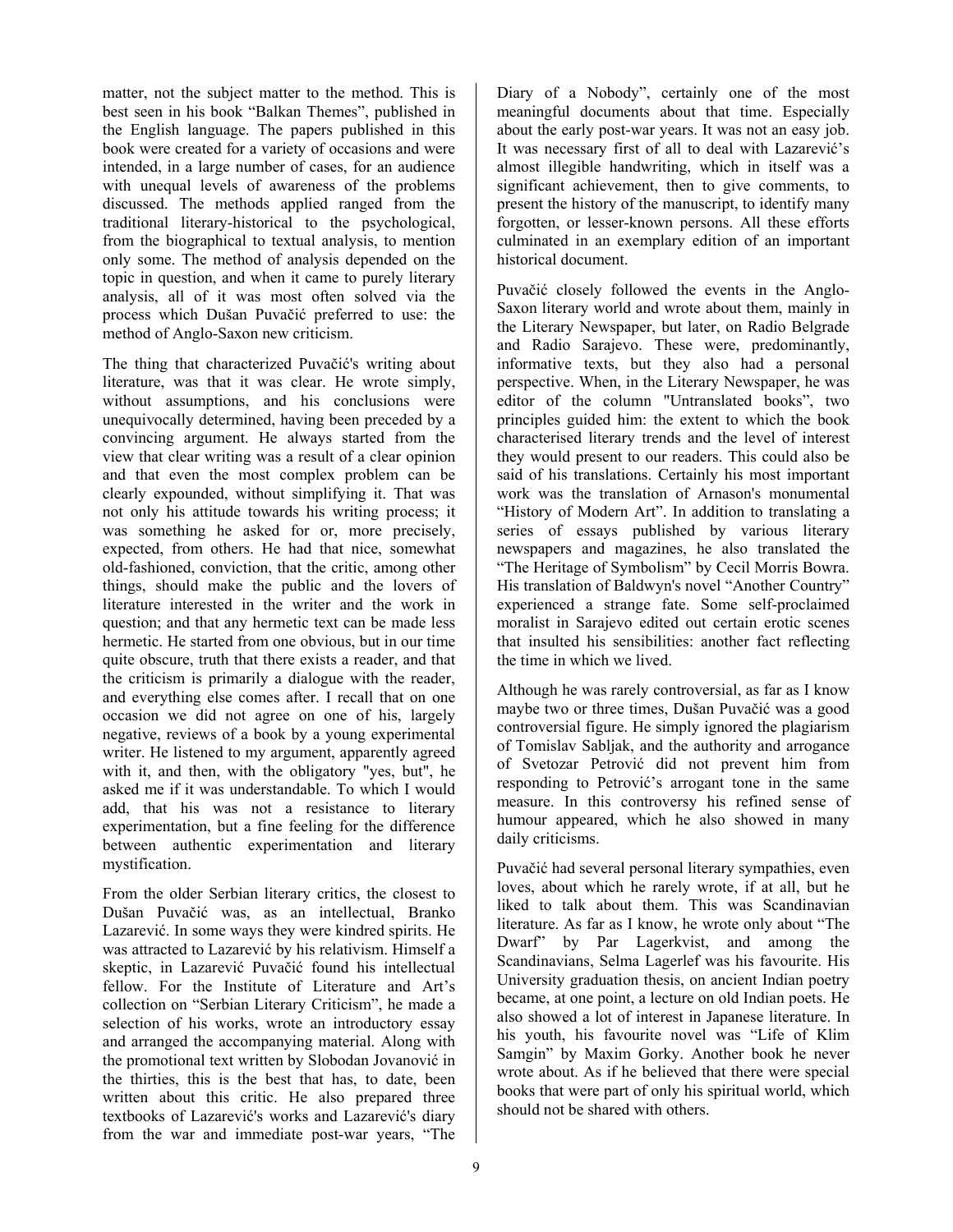There was something else for which Dušan Puvačić was quite exceptional within our midst. In general, people prefer to talk rather than listen. But he was able to listen silently to the speaker for a long time, without any visible reaction, so that the speaker, if he did not know him well, might sometimes wonder if he was listening at all, or was instead lost in his own thoughts. Later when he rejoined the conversation and gave his opinion precisely, it was clear that he had listened carefully. In short, he was equally interested in both people and ideas.

A cruel illness struck him and interrupted his creative life as he was working at the computer. There followed a long period of disability, which he tolerated stoically, staying intellectually alive, even though was only able to gesture his approval or disapproval. And then the inevitable end.

*Written in Serbian, translated into English by Dina McDonald (Duško Puvačić's daughter)* 

*Srpski književni list* 



*Puvačić's translation work is also very important, from Bowra's "The Heritage of Symbolism" and Arnason's "History of Modern Art", to numerous English poets, from John Donne to Seamus Heaney*.

# **Bernard Lewis, Influential Scholar of Islam, Is Dead at 101**

### **By Douglas Martin**



*Bernard Lewis in his study holding a French newspaper with a picture of Saddam Hussein. Few outsiders and no academics had more influence with the Bush administration on Middle Eastern affairs than Mr. Lewis. Credit Marianne Barcellona/The LIFE Images Collection, via Getty Images* 

Bernard Lewis, an eminent historian of Islam who traced the terrorist attacks of Sept. 11, 2001, to a declining Islamic civilization, a controversial view that influenced world opinion and helped shape American foreign policy under President George W. Bush, died on Saturday in Voorhees Township, N.J. He was 101.

His longtime partner, Buntzie Churchill, confirmed the death, at a retirement facility.

Few outsiders and no academics had more influence with the Bush administration on Middle Eastern affairs than Mr. Lewis. The president carried a marked-up copy of one of his articles in his briefing papers and met with him before and after the invasion of Iraq in March 2003. Mr. Lewis gave briefings at the White House, the residence of Vice President Dick Cheney and the Pentagon under Defense Secretary Donald Rumsfeld.

His essential argument about Islam was that Islamic civilization had been decaying for centuries, leaving extremists like Osama bin Laden in a position to exploit Muslims' long-festering frustration by sponsoring terrorism on an international scale. After Arab terrorists hijacked commercial airliners and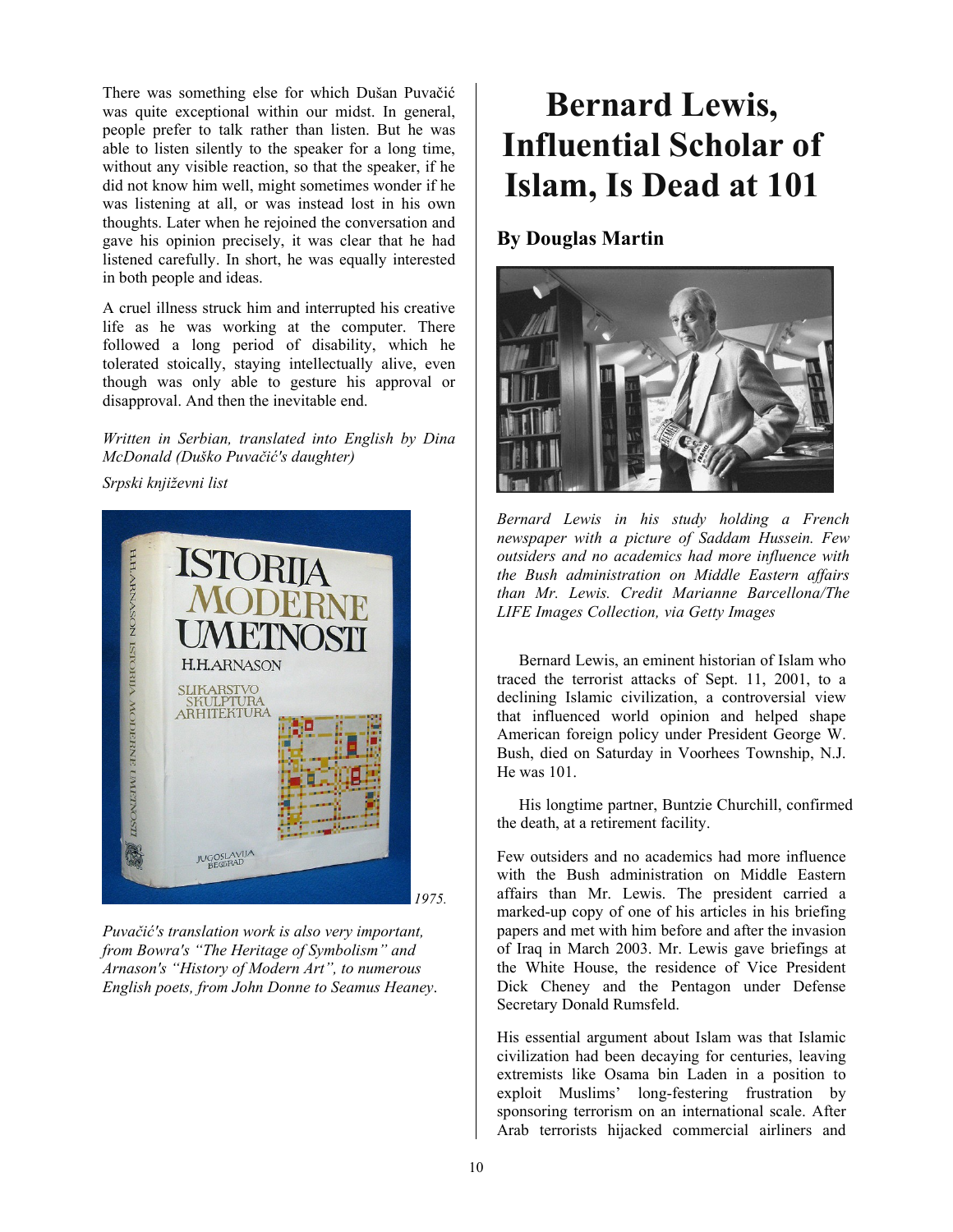crashed them into the World Trade Center and the Pentagon in a coordinated operation sanctioned by bin Laden, Mr. Lewis was immediately sought out by American policymakers.

He provided critical intellectual linkage between the religious fundamentalism of bin Laden, which he said was a response to oppressive Arab regimes, and the secular despotism of Saddam Hussein in Iraq. Democracy, he said, was the solution for both. "Either we bring them freedom, or they destroy us," Mr. Lewis wrote.

Though he later said he would have preferred that the United States had fomented rebellion in northern Iraq rather than invading the country, he was widely perceived to have beaten the drum for war. In an essay in The Wall Street Journal in 2002, he predicted that Iraqis would "rejoice" over an American invasion, a flawed forecast echoed by Mr. Cheney and others in the White House.

People spoke of a "Lewis doctrine" of imposing democracy on despotic regimes. His book "What Went Wrong? The Clash between Islam and Modernity in the Middle East" (2002) became a handbook for understanding what had happened on Sept. 11. (The book was at the printer when the attacks occurred.) Articles he wrote in The New Yorker, The Atlantic and The Wall Street Journal were widely discussed.

On the war's eve, Mr. Cheney mentioned Mr. Lewis on the NBC News program "Meet the Press" as someone who shared his belief that "a strong, firm U.S. response to terror and to threats to the United States would go a long way, frankly, to calming things down in that part of the world."

In 2004, Mr. Lewis said in a PBS interview with Charlie Rose that pursuing Al Qaeda's forces in Afghanistan was insufficient. "One had to get to the heart of the matter in the Middle East," he said.

#### *'Clash of Civilizations'*

Mr. Lewis long propounded his diagnosis of a sick Arab society. In a cover article in The Atlantic in 1990, "The Roots of Muslim Rage," he used the phrase "clash of civilizations" to describe what he saw as inevitable friction between the Islamic world and the West. (The political scientist Samuel P. Huntington borrowed the phrase in an influential article of his own in 1993, crediting Mr. Lewis.)



*The book cover of "What Went Wrong? Western Impact and Middle Eastern Response," by Bernard Lewis.* 

In his article, Mr. Lewis wrote: "Islam has brought comfort and peace of mind to countless millions of men and women. It has given dignity and meaning to drab and impoverished lives. It has taught people of different races to live in brotherhood and people of different creeds to live side by side in reasonable tolerance. It inspired a great civilization in which others besides Muslims lived creative and useful lives and which, by its achievement, enriched the whole world.

"But Islam," he continued, "like other religions, has also known periods when it inspired in some of its followers a mood of hatred and violence. It is our misfortune that part, though by no means all or even most, of the Muslim world is now going through such a period, and that much, though again not all, of that hatred is directed against us."

In his view Islamic fundamentalism was at war with both secularism and modernism, as embodied by the West. Fundamentalists, he wrote, had "given an aim and a form to the otherwise aimless and formless resentment and anger of the Muslim masses at the forces that have devalued their traditional values and loyalties and, in the final analysis, robbed them of their beliefs, their aspirations, their dignity, and to an increasing extent even their livelihood."

Mr. Cheney once noted that in the 1970s, before the Iranian revolution, Mr. Lewis had "studied the writings of an obscure cleric named Khomeini and saw the seeds of a movement that would deliver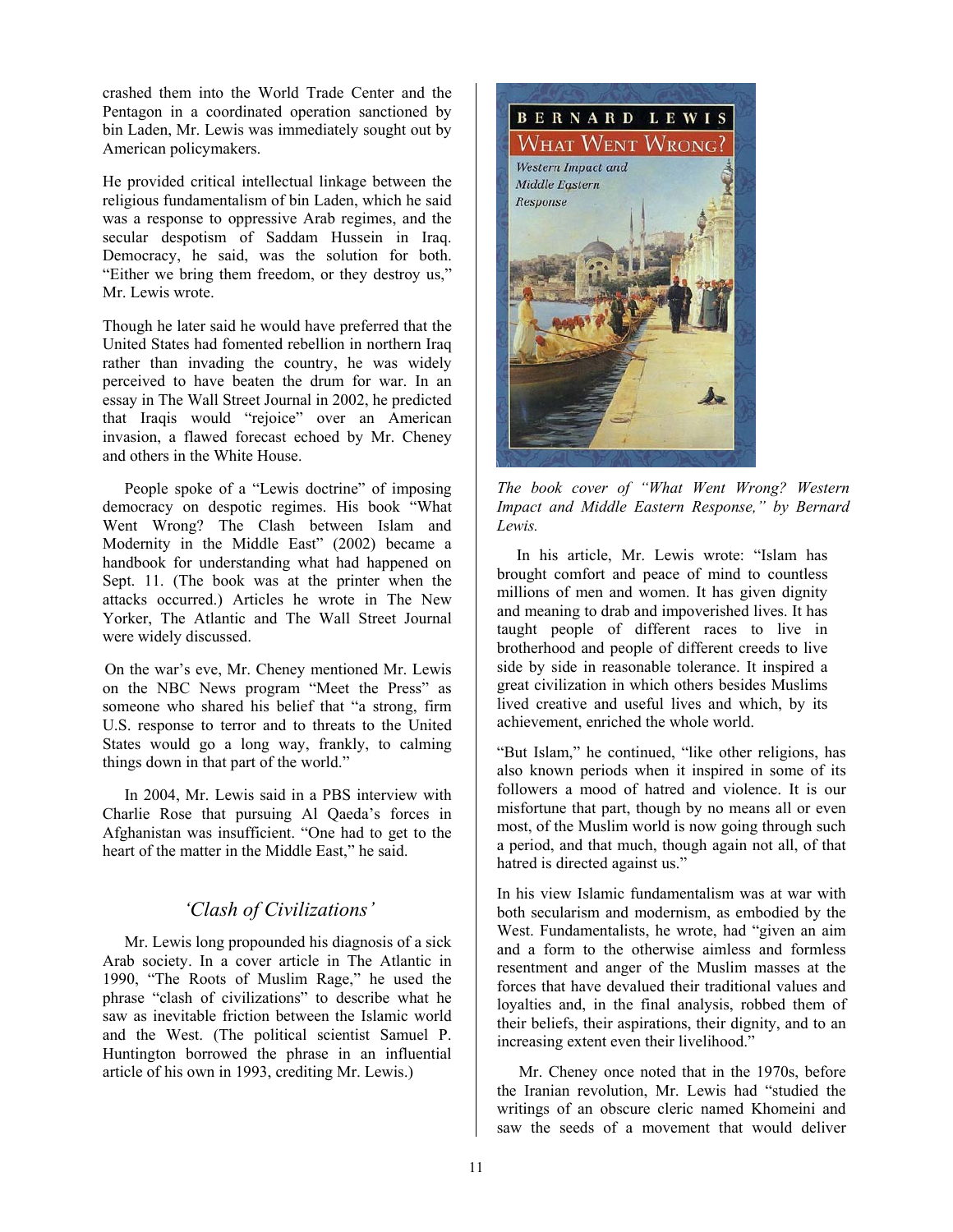theocratic despotism." Supporters of the Ayatollah Ruhollah Khomeini ousted Shah Mohammed Reza Pahlavi in 1979.

Critics of Mr. Lewis said he treated Western imperialism, American interventions and Israeli displacement of Palestinians as consequences of the region's political failures and social backwardness rather than as contributors to them. The political scientist Alan Wolfe called Mr. Lewis's positions on Islam "belligerent." The Islamic historian Richard Bulliet suggested that Mr. Lewis looked down on modern Arabs.

"He doesn't respect them," Mr. Bulliet said in an interview with Washington Monthly. "He considers them to be good and worthy only to the degree they follow a Western path."

The Times needs your voice. We welcome your ontopic commentary, criticism and expertise.

Mr. Lewis's most prominent opponent, the Palestinian American scholar Edward W. Said, called Mr. Lewis a propagandist for Eurocentric views who distorted the truth and hid his politics under the veneer of scholarship. Writing in The Nation, Mr. Said said Mr. Lewis, along with Mr. Huntington, reasoned "as if hugely complicated matters like identity and culture existed in a cartoonlike world where Popeye and Bluto bash each other mercilessly."

Mr. Lewis had an answer for his critics: "If Westerners cannot legitimately study the history of Africa or the Middle East, then only fish can study marine biology."

Mr. Lewis did not seem to mind antagonizing Arabs. Several times he defended the crusades as necessary to limit the power of Islamic civilization. He called Arab nations "a string of shabby tyrannies." He said asking the Palestinian leader Yasir Arafat to give up terrorism was like asking Tiger Woods to give up golf. Discussing the power of Saudi fundamentalists, he drew a hypothetical comparison to the Ku Klux Klan's controlling Texas oil revenues.

"As a specialist on Islam, I find myself disturbed by the nonsense being talked, by both Muslims and non-Muslims," he said. "On the one hand, you have people who would have you believe that Islam is a bloodthirsty religion bent on world destruction. On the other hand, you have people telling us that Islam is a religion of love and peace — rather like the Quakers, but less aggressive."

"The truth," he concluded, "is in its usual place."



*Bernard Lewis, left, talks with Henry Kissinger at the American Friends of Tel Aviv University dinner in 2012. CreditTim Boxer/Getty Images* 

#### *A Scholar of Languages*

Bernard Lewis was born in London on May 31, 1916, as World War I raged. His father, Harry, was a real estate broker; his mother, Jenny, was a homemaker. At 12, as he prepared for his bar mitzvah, he realized that Hebrew was actually a language with grammar, not an "encipherment of prayers and rituals," he wrote in "From Babel to Dragomans: Interpreting the Middle East" (2004).

By the time he entered the School of Oriental Studies at the University of London (now the School of Oriental and African Studies), he had read widely and deeply in Hebrew and begun a lifelong study of languages, including Aramaic, classical and modern Arabic, Latin, Greek, Persian and Turkish.

Advertisement History was another passion, and it, too, harked back to his bar mitzvah. One gift he received that day was an outline of Jewish history, about which he knew little. It led him to read about Cordoba, Spain, under the Moors; Baghdad under the Caliphs; and Istanbul under Ottoman rule. At the university, he became a star student of Hamilton Gibb, a great scholar of Islam, and graduated with honors in history in 1936 with special reference to the Middle East.

One day, as he recalled, Mr. Gibb asked him: "You have now been studying the Middle East for four years. Don't you think it's time you saw the place?"

Mr. Lewis embarked on a traveling fellowship to Palestine, Syria, Lebanon and Turkey, and attended classes at Cairo University. His encounters with the people of those lands underpinned his later observations about them.

"There is something in the religious culture of Islam," he wrote in one instance, "which inspired, in even the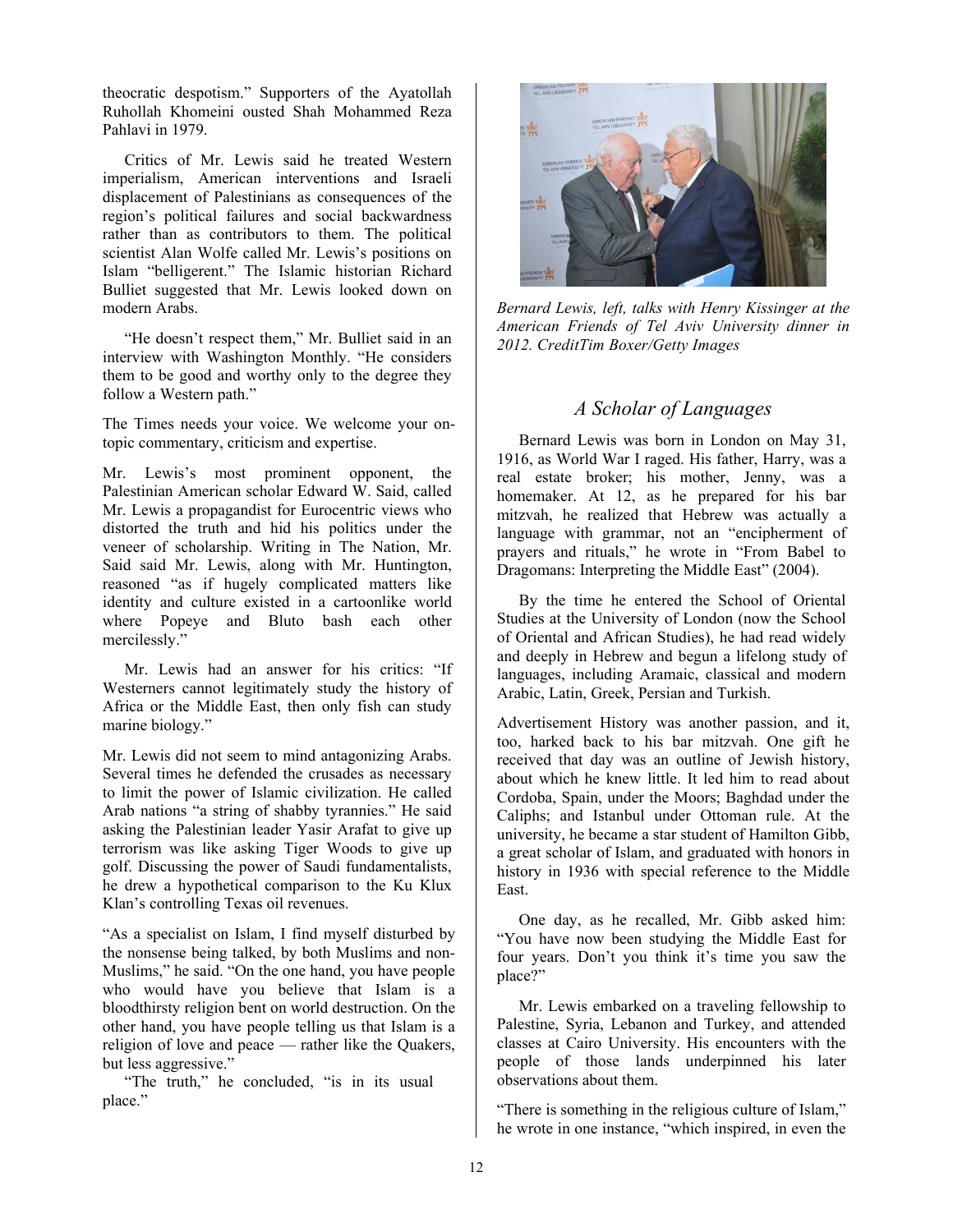humblest peasant or peddler, a dignity and a courtesy toward others never exceeded and rarely equaled in other civilizations."

In 1938 he was named an assistant lecturer at the University of London, where he earned his Ph.D. the next year. In 1940 he was drafted into the British armed forces and assigned to the Army tank corps. He was soon transferred to intelligence.

After the war, Mr. Lewis wanted to study in Arab countries, but as a Jew in the late 1940s and early '50s, he would have been denied a visa after Israel's independence. Refusing to lie about being a Jew, as others did, he switched his focus to Turkey and Iran during the Ottoman period.

He happened to be in Istanbul in 1950 when the Turkish government opened the Imperial Ottoman Archives; he was the first Western scholar granted access to them. He also witnessed Turkey's first free election, leading to his acclaimed 1961 book, "The Emergence of Modern Turkey."

Some academics believe that Mr. Lewis mistakenly applied the lessons of secular, democratic modern Turkey to Arab countries with a far different history. Armenians contended that his attachment to Turkey had led him to deny that the Turkish slaughter of Armenians in 1915, which he acknowledged and condemned, was genocide. He defined genocide as government-sponsored premeditated mass murder.

In the 1990s, a French court fined him one franc for neglecting to cite objective evidence that might have refuted his opinion on the Armenian killings in an article for the newspaper Le Monde.

Mr. Lewis married Ruth Helene Oppenhejm, from Denmark, in 1947, and they divorced in 1974.

Besides Ms. Churchill, he is survived by a son, Michael; a daughter, Melanie Dunn; seven grandchildren; and three great-grandsons.

In 1974, he accepted joint appointments at the Institute for Advanced Study in Princeton, N.J., and Princeton University, partly to gain more time for research. He also taught at Cornell from 1984 to 1990, among other teaching jobs. He became an American citizen in 1982.

His influence grew in the 1970s, as he advised Senator Henry M. Jackson, Democrat of Washington, and other foreign policy hard-liners who were later identified as neoconservative. Mr. Lewis accepted the neoconservative label for himself. In the mid-1970s, Prime Minister Golda Meir of Israel required her cabinet to read his article arguing that Palestinians had no claim to a state.

Mr. Lewis, who wrote or edited more than two dozen books and hundreds of articles, was regarded as perhaps the leading expert on interactions between the Christian and Islamic worlds. He said that Jews had been treated better in Islamic countries than in Christian ones for much of history. He said he often chose to see events from the Muslim side.

 "At Vienna, I'm at the Turkish lines, not with the defenders," he said, referring to the 1683 European victory over the Ottoman attempt to conquer the Hapsburg Empire.

In "From Babel to Dragomans," Mr. Lewis discussed how an earlier work of his had been translated and published in Hebrew by the Israeli Ministry of Defense and in Arabic by the Muslim Brotherhood, a fundamentalist group.

"The translator of the Arabic version, in his introductory remarks, observed that the author of this book was one of two things: a candid friend or an honorable enemy, and in either case, one who does not distort or evade the truth," Mr. Lewis wrote.

"I am content to abide by that judgment."

A version of this article appears in print on May 22, 2018, on Page A25 of the New York edition with the headline: Bernard Lewis, Scholar of Islam Who Advised Bush After 9/11, Dies at 101.

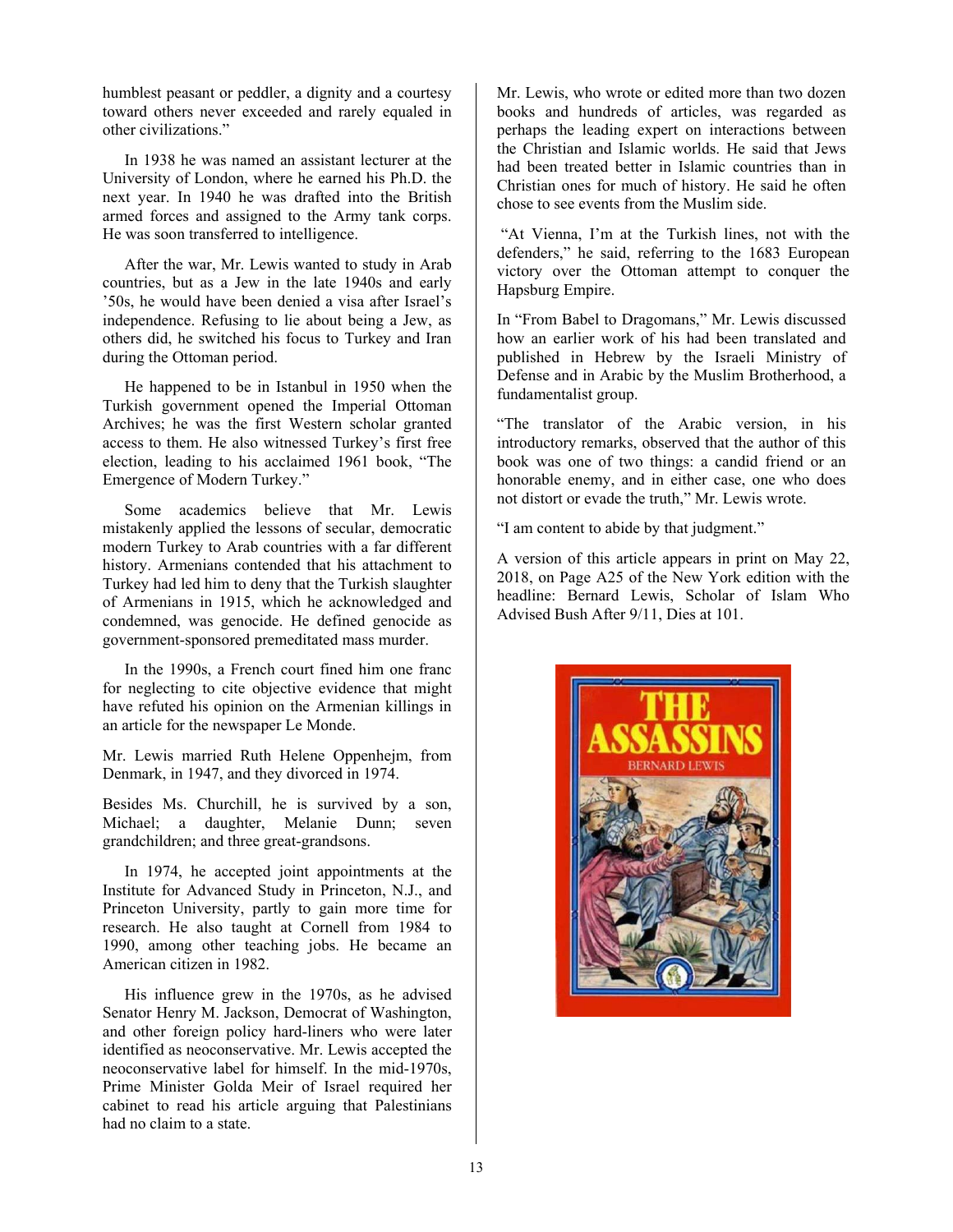# **God and America and Philip Roth**

*On the late writer's evolution from secular psychological realist to seeker of the nation's holy heart* 

#### **By Paul Berman**

Of the three titans of American literature in the late 20th century, Updike, Bellow, and Philip Roth, Roth was the most insistently secular. Updike conjured a world that lives in the shadow of another world, with two sentences out of three hinting of a vividness that comes from the light of God or the transcendental, and the story-lines hinting of a struggle between God and the Satanic. Updike was in those respects a son of Hawthorne, who could not decide between Emerson and the Calvinists. Updike was great because the excitement of the more-than-worldly electrifies the prose.

Bellow, by contrast, wished he could live in a world like Updike's, which is to say, a world like Hawthorne's or Emerson's. He yearned for it, and the yearning is his theme. And sometimes he did think he glimpsed something more-than-worldly. There is a preposterous passage in Bellow's non-fiction *To Jerusalem and Back* where he convinces himself that he has heard the voice of God, not that he is able to discern what God has said. But Bellow could not take seriously the possibility of doing any such thing. The heroes of his novels, one after another of them, are professors who would very much like to hear or see the alternative universe, but are not really capable of doing so, and are rendered ridiculous by the gap between their transcendental aspirations and their worldly incapacities. Bellow is shrewder than Updike, in that respect, less ebullient, but more modern.

And Roth, for most of his career, showed no interest at all in these questions. He was not a metaphysician, and not a poet. He was a psychological realist. If the sun rises in a Roth novel, it is not because God has chosen to put in a word. When a Roth character is interested in a woman, it is not because he is interested in more than a woman. Roth's novels are, in this respect, less interesting than Updike's and Bellow's, and more moving.

And yet, in his later years, Roth sprouted, as it were, an extra eyeball. *American Pastoral* may have been the first sign of it. The story is one more variation of a family saga gone awry, with Swede's daughter diving into the lunatic violence of the New Left, and the family all upset. But there is a physical landscape in the novel, more than in previous novels—a leafy New Jersey countryside, which Roth presents under the label of "America." And America, in *American Pastoral*, becomes a symbol of a more-thanconventional universe, the way that America becomes a symbol in Whitman's poetry, or in Thomas Wolfe. *The Human Stain*, too, conjures a symbol. The very title is a symbol, as if out of Hawthorne—the kind of symbol that Updike, for all his overt Hawthorneanism, was never able to invent. I think *Sabbath's Theater* is meant to conjure a symbol, as well, which is the puppet theatre of the title—though, in that instance, the power of the symbol seems to me a little thin (even if the novel is marvelous). *The Plot Against America*, though, conjures a haunting symbol, which is a postage stamp, evocative of reality, and of something more than reality. *The Plot* conjures still other symbols, too, as in the Lincoln Memorial in Washington, D.C., one symbol after another—and the various symbols transform the novel from a mere fable into something more mysterious (even if Roth was never able to figure out how to conclude the plot of his *Plot*).

In his middle years, he had looked for something more than psychological realism by inquiring into the complexities of storytelling—the complexities that led him to speculate about the meaning of a narrator, and the possibilities of counter-narration, and the selfawareness of the fictional imagination. These are the complexities that he explores in *Operation Shylock* and the various novels in which he plays with the possible alternatives to his own byline. None of that seems to me especially wonderful, though. It is a flexing of the storyteller's self-consciousness that manages not to hint at something more than a storyteller's self-consciousness. His later-career turn toward symbols, though—the evocation of the American leafiness, the postage stamp, the human stain—is entirely moving, and that is precisely because he himself does not understand what he is doing.

It is striking that Bellow, once he had gotten through his very earliest novels and had arrived at the Bellovian approach to literature, never seemed to undergo further evolutions, philosophically speaking. Updike, too, did not seem to evolve, from a philosophical standpoint. But Roth, the secularist, turned out to be a seeker. Eventually the biographers will sink their teeth into Philip Roth, and they will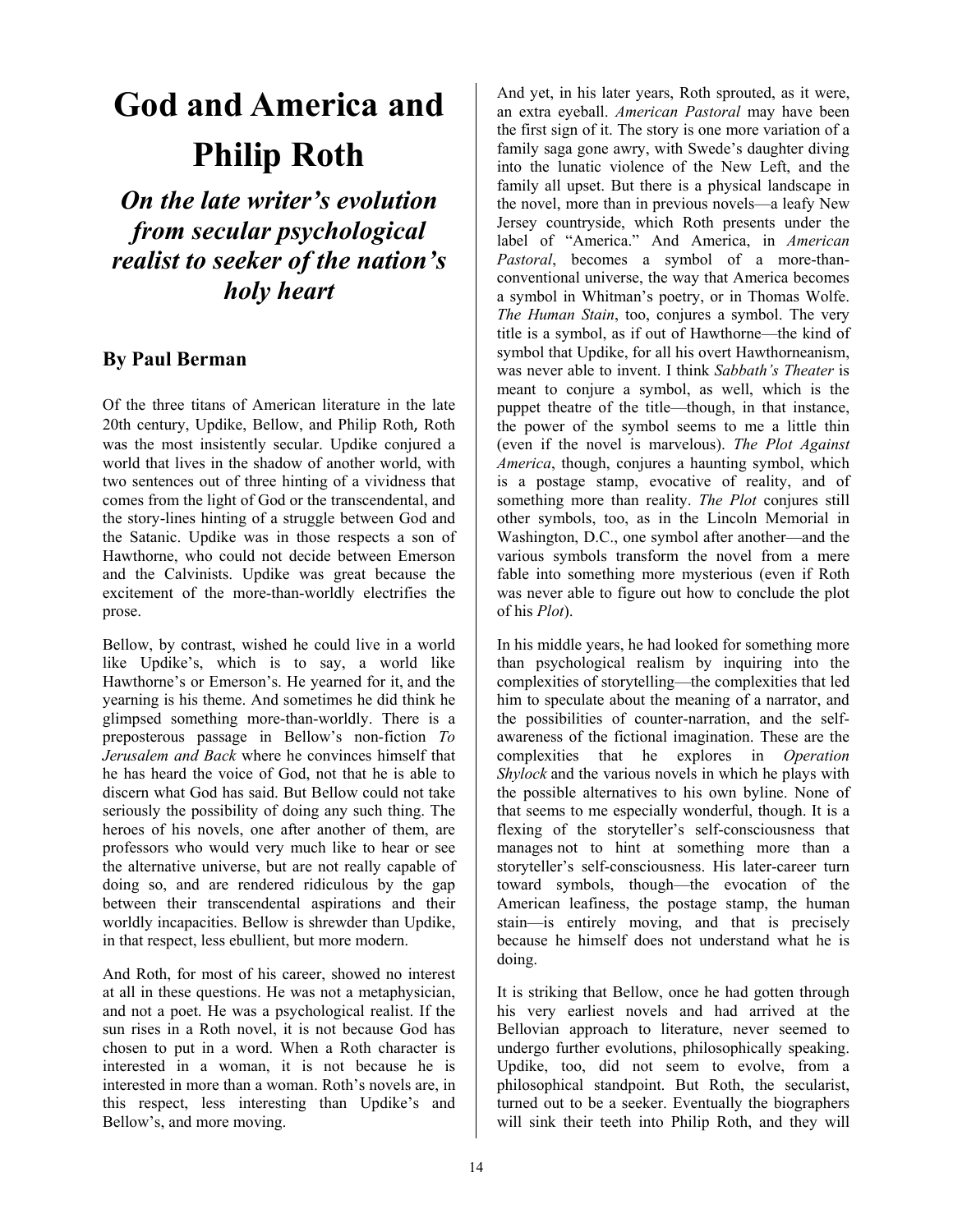reveal who their author slept with, and which person in real life corresponds to which character in the novels; and this will be appalling. Nothing is more disgusting than literary biography, in its salacious modern version. And yet, in Roth's case, there is, in fact, a biographical story to tell, which is his search for something more than realism.



*Philip Roth died at age 85.*



*Paul Berman writes about politics and literature for various magazines. He is the author of* A Tale of Two Utopias, Terror and Liberalism, Power and the Idealists, *and* The Flight of the Intellectuals.



### **The Making of Kubrick's Masterpiece,'2001: A Space Odyssey'**

*Fifty years after the release of the film that changed the world, two new books look back at its transcendent genius creator* 

**By David Mikics** 

In Haight Ashbury it was the Summer of Love, and the new Adams and Eves, barefoot and bedraggled, were spawning cosmic peace. But during the summer of 1967 at Borehamwood Studios, England, Stanley Kubrick's man apes ran screaming, jabbering and fiercely exulting in prehistory's first act of bloodshed. Kubrick was filming the Dawn of Man, the opening section of *2001: A Space Odyssey*, which astonished the world when it was released fifty years ago on April 2, 1968.

A few minutes into *2001*, a mysterious, matte-black monolith touches down among the apes. This object hums and buzzes with the agitated spiritual strains of György Ligeti's music. Ready for lift-off: now the apes, on the cusp of humanness, start to kill animals for meat. They kill each other, too. One ape flings his bone into the air and (here comes the most famous jump cut in cinema history!) it morphs into a spaceship. So crude prehistoric violence rockets forward into the space age, subtly infecting its supermodern, clean, computer-driven rationality. With the Dawn of Man Kubrick echoed the writer Robert Ardrey, who argued that lethal violence first made us human. The "territorial imperative" meant capturing a place and fending off rivals with a rock to the head or, as in *2001*, a dead tapir's bone.

Was the monolith a Mosaic tablet designed by Mies van der Rohe, as one critic suggested? Or a Golden Calf, with the apes dancing and chattering around it? Nathan Abrams, in his pathbreaking new book, *Stanley Kubrick: New York Jewish Intellectual*, says that the Dawn of Man resembles Genesis: a faceless alien God jolts the apes into new knowledge. Make of the monolith what you will—for *MAD* magazine's bewildered cartoon apes it was a prehistoric handball court. The Dawn of Man's monolith was only the first of the film's many puzzles. The wide open quality of *2001*, the way it wanted viewers to speculate rather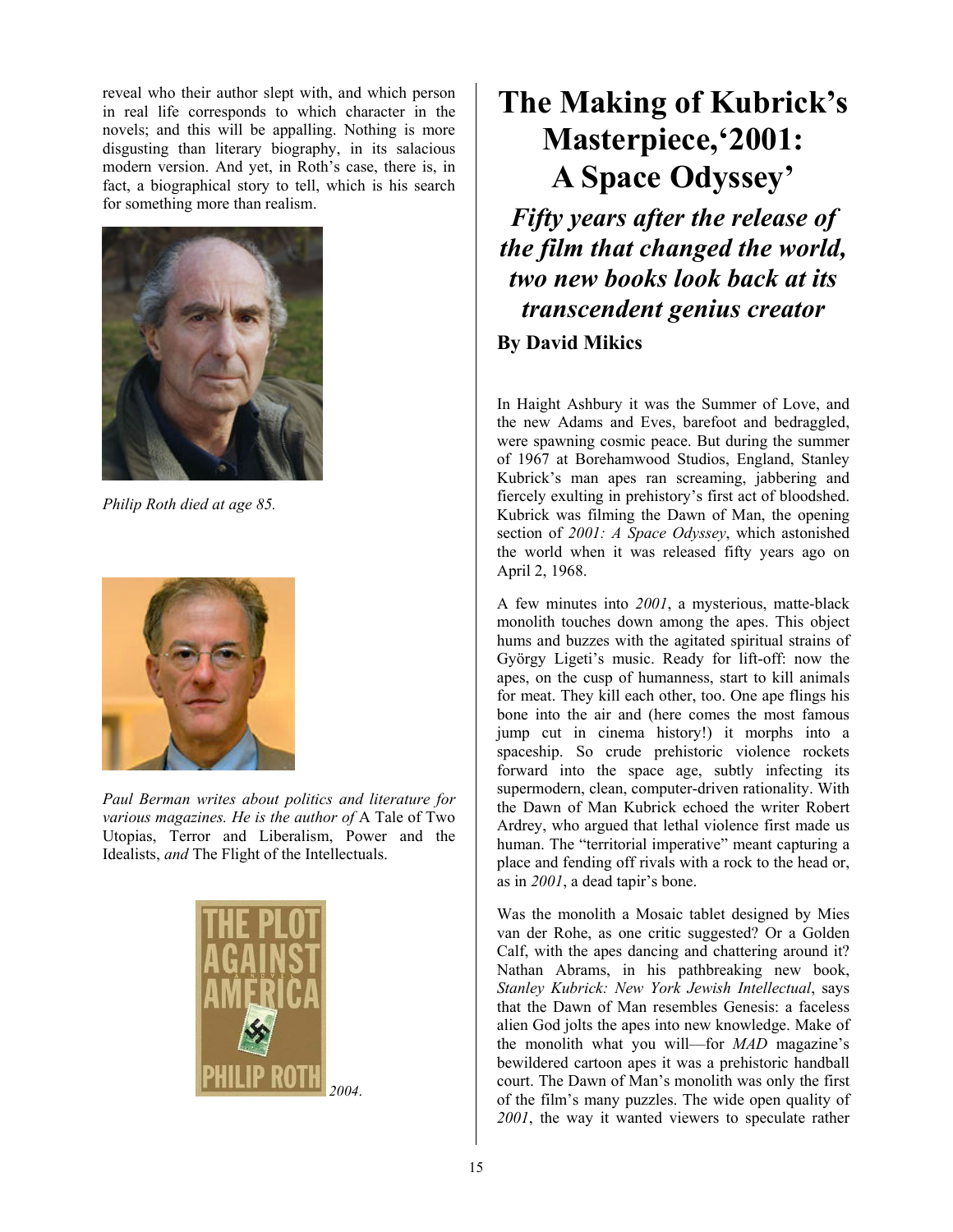than simply being absorbed by what they saw on screen, was something new in Hollywood movies.

*2001* was one of a kind, and it still looks shockingly new five decades later. After the apes we find ourselves beamed into space, where everything turns, slowly and magnificently, to the tune of a Strauss waltz. At the end, two hours later, we are left to wander with the astronaut Dave Bowman, everyman and blank slate, through a Louis XVI bedroom, until the Star Child turns his gaze on us—no more innocently, perhaps, than the rapist and murderer Alex does in the first shot of Kubrick's next movie, *A Clockwork Orange*, which like Altamont sounded the death knell to a decade's hopes for peace and love. Still there is the clarion music of Richard Strauss, a Nietzschean dare for us to brave metamorphosis, and the sublime overload of the avant-garde Stargate sequence, where Bowman sees and feels new thresholds, new anatomies (Hart Crane), and during which one early audience member—who was tripping of course, like most everyone in the theater—ran through the screen shouting "I see God!"

"Not even heroin or the supernatural ever went this far," said the critic David Thomson about what cinema does to us, its super-real spell-casting power. No movie has ever gone as far as *2001*, soaring before and beyond the human, showing us the silence of infinite space. More than any of his other movies, this one fits Martin Scorsese's comment: "Watching a Kubrick film is like gazing up at a mountaintop. You look up and wonder, How could anyone have climbed up that high?"

Michael Benson's new book *Space Odyssey: Stanley Kubrick, Arthur C. Clarke, and the Making of a Masterpiece* climbs the mountain, showing us in fascinating detail how Kubrick got there. Benson did scores of interviews with the men and women who helped Kubrick achieve the marvel that is *2001*, and his book offers much news about what was probably the most technically daunting movie ever made. Kubrick and his crew were patient problem-solvers, and Benson, a superb storyteller, makes their work sound thrilling—which it was.

Kubrick treated every movie as a "grand investigation," Benson writes. This one began in 1964, when Kubrick first heard about Arthur C. Clarke. In Spring 1964 Kubrick was in New York, basking in the growing success of his *Dr. Strangelove*, which had opened in January. He lived with his third wife Christiane and their three daughters in a penthouse at Lexington Avenue and 84th Street, where his friends included the novelist Terry Southern, who had written some of *Strangelove*, the jazz musician Artie Shaw, and their wives. Shaw, who hadn't played clarinet for years, was trying his hand at writing fiction and distributing films. Shaw was a champion marksman, and like Kubrick he had a big gun collection. He and Kubrick bonded over their shared love of jazz, weaponry, and movies. Shaw knew that Kubrick wanted to make a science fiction film and was looking for a co-screenwriter, and so he told him to look into a novel titled *Childhood's End*, by Arthur C. Clarke. Clarke, who was also a science writer and amateur astronomer, lived in Ceylon, and he was chronically short of money, mostly as a result of funding the projects of his filmmaker boyfriend.

Kubrick got Clarke's novel and read it eagerly with Christiane by the bedside of their four-year-old daughter Vivian, who had a dangerous case of the croup, an inflammation of the throat. Listening anxiously to Vivian's breathing, Kubrick tore the paperback into chunks, handing the pages to Christiane when he had finished them. "Arthur, we thought, was the ultimate," Christiane remembered. Kubrick's publicist Roger Caras sent a telex to Ceylon, and Clarke cabled back "FRIGHTFULLY INTERESTED IN WORKING WITH ENFANT TERRIBLE."

Kubrick was no enfant terrible, though years later someone described him as a cross between Rasputin and Santa Claus. Those pitch black, sleep-deprived eyes bored right into you. Kubrick did not tolerate fuckups, and he inspired real fear. But he was also "congenial, accessible, bemused, sardonic," said the young Jay Cocks (later a screenwriter for Scorsese), and he could be a pal on the set, too. Kubrick, who never went to college, knew and talked eagerly about a lot of things, from Wittgenstein to pro football, but most of all he knew about making movies. *2001*'s director of photography, Geoffrey Unsworth, confessed that he learned more from Kubrick in six months than he had in 25 years as a top British cinematographer. "He is an absolute genius," Unsworth marveled. "He knows more about the mechanics of optics and the chemistry of photography than anyone who's ever lived."

\*\*\*

Kubrick hit the big time in the early 1960s. In 1959 Kirk Douglas, who had produced and starred in Kubrick's *Paths of Glory*, fired Anthony Mann from *Spartacus* after two weeks of shooting and called in the 30-year-old Kubrick to direct the film. ("Get that little Jewboy from the Bronx off my crane," grumbled veteran cinematographer Russell Metty, whom Kubrick promptly put in his place.) The sword and sandal epic became a bona fide Hollywood blockbuster, and Kubrick's future was assured. Then came *Dr. Strangelove*, a wild and unprecedented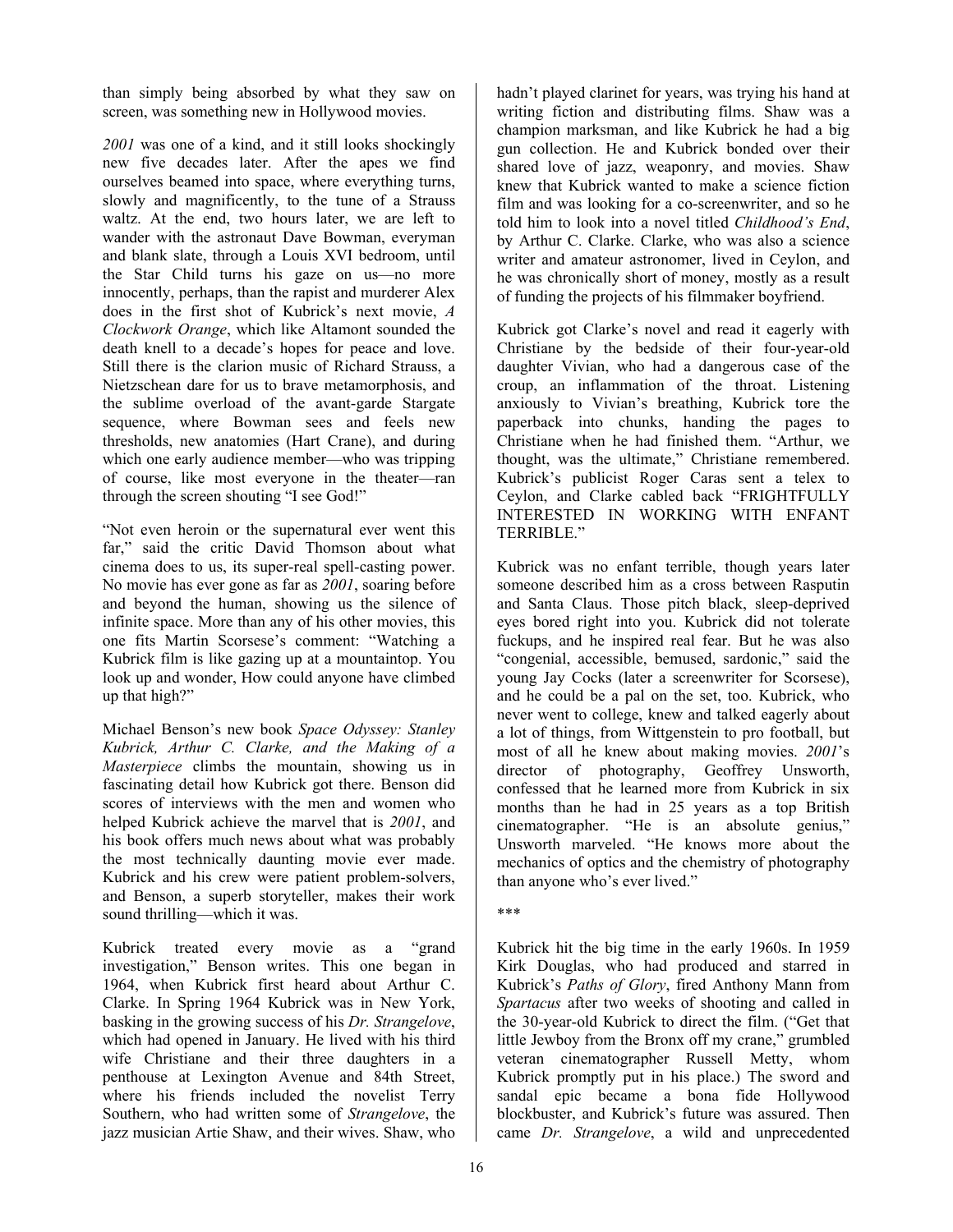satire about nuclear war, adolescent but razor edged in its humor, like a hybrid of Swift and *MAD* magazine.

"He had a night person pallor," Clarke remembered about Kubrick when the two first met in New York over dinner at Trader Vic's. In the mid-1960s Kubrick was clean shaven and he had, the journalist Jeremy Bernstein remarked, "the somewhat bohemian look of a riverboat gambler or a Romanian poet." Before long Clarke was ensconced in the Chelsea Hotel, where he ate a lot of liver paté on crackers, pursued a love affair with an Irish merchant seaman who lived down the hall, and rubbed elbows with fellow Chelsea residents William Burroughs and Allen Ginsberg. Clarke was writing several thousand words a day of the script, and he met with Kubrick constantly to hash out the details of what would become the most innovative science fiction movie ever. "Science-fiction films have always meant monsters and sex," Clarke said later, but his and Kubrick's would be different, a serious glimpse into the destiny of the human.

It's possible that Napoleon's march to Moscow involved more technical challenges than the making of *2001*. Then again, maybe not. Live action production for most of *2001*, with the exception of its prehistoric prelude, occurred in the eight months between December 1965 and July 1966. Then came nearly two years of post-production. Kubrick was a fiend about asking for one more take, and the crew slowly got used to his mantra "do it again." The movie required over two hundred process shots: the original negative was stored as a "held take," and then foreground and background elements were painstakingly added, for example the stars or the earth through a spaceship window. After many months of trial and error, the outer space scenes started to look right.

Christiane said that Kubrick, who loved chess, was "very much a chess player" when he made movies: "He said, 'Don't relax too soon. That's when you make mistakes.'" Kubrick once commented that "chess teaches you … to control the initial excitement you feel when you see something that looks good," and to "think just as objectively when you're in trouble." Dave in *2001*, confronted with the murderous computer HAL, is a chess player. Worry, fear, and anger ripple across Keir Dullea's usually impassive face when HAL refuses to open the pod bay doors, but the man, brave and ingenious, beats the computer.

*2001*, that halcyon and disquieting film, has at its center the strangely human pathos of its computer. The movie's point of view shots are all from HAL's perspective. And in *2001*'s most famous scene, Dave kills HAL. The computer's mind slowly falls apart and, discombobulated, it sings "Daisy."

During early work on the script Clarke noted in his diary, "Stanley has invented the wild idea of slightly fag robots." Kubrick eventually chose the Canadian actor Douglas Rain to play HAL because, he said, Rain's voice had an "asexual and patronizing" quality. HAL is both strangely soothing and malevolent, a blend that seems right for today's technological inroads into your life. You can now even order an *Alexa terminal that looks like HAL*, the most relatable AI presence ever to appear on screen.

Benson is excellent on *2001*'s many design triuphs. In space Kubrick's humans inhabit a white, gleaming world where style and function are mated. When Frank Poole (Gary Lockwood) jogs and shadowboxes on his wheel-like path past the coffin-style hibernacula of his fellow astronauts, Kubrick brilliantly gives viewers the feel of a zero gravity environment, a "Möbius strip … WTF quality," Benson notes. Then there was the revolutionary slit screen technique used for the trippy Stargate sequence, devised by Doug Trumbull: Benson gives the details of the process for the first time. The sleek space helmet, based on men's Ascot riding hats, was invented by Harry Lange, a German scientist who had followed Wernher von Braun to NASA's base in Huntsville, Alabama. Lange had a confederate flag and a model of a V-2 rocket in his office, until the British crew threatened a walk-out and Kubrick made Lange remove the flag and the rocket.

Kubrick hired Dan Richter, a professional mime, for the production's climactic adventure, figuring out how to play the humanoid apes. One of Richter's big hits was the Pinball Machine, in which, scuttling and rolling around with his knees up to his chest, he played four balls with distinct personalities. Richter and his girlfriend were drug addicts under legal supervision in Britain, and the doctor who gave them heroin, Richter recalled, was "an aristocratic lady in tweed suits and a gold lorgnette."

Like Kubrick himself, Richter was a fanatic about getting things right. He spent many weeks studying primates at the zoo before he figured out how to become Moonwatcher, the ape who propels his cohort into murder and meat-eating. Stuart Freeborn, who devised the ape costumes, was as tireless as Richter. Making the apes look real required letting them bare their teeth, snarling and grimacing through a rubber mask. After long trial and error, Freeborn found the answer: seven tiny, tilted field magnets behind the actors' teeth, along with powerful elastic bands.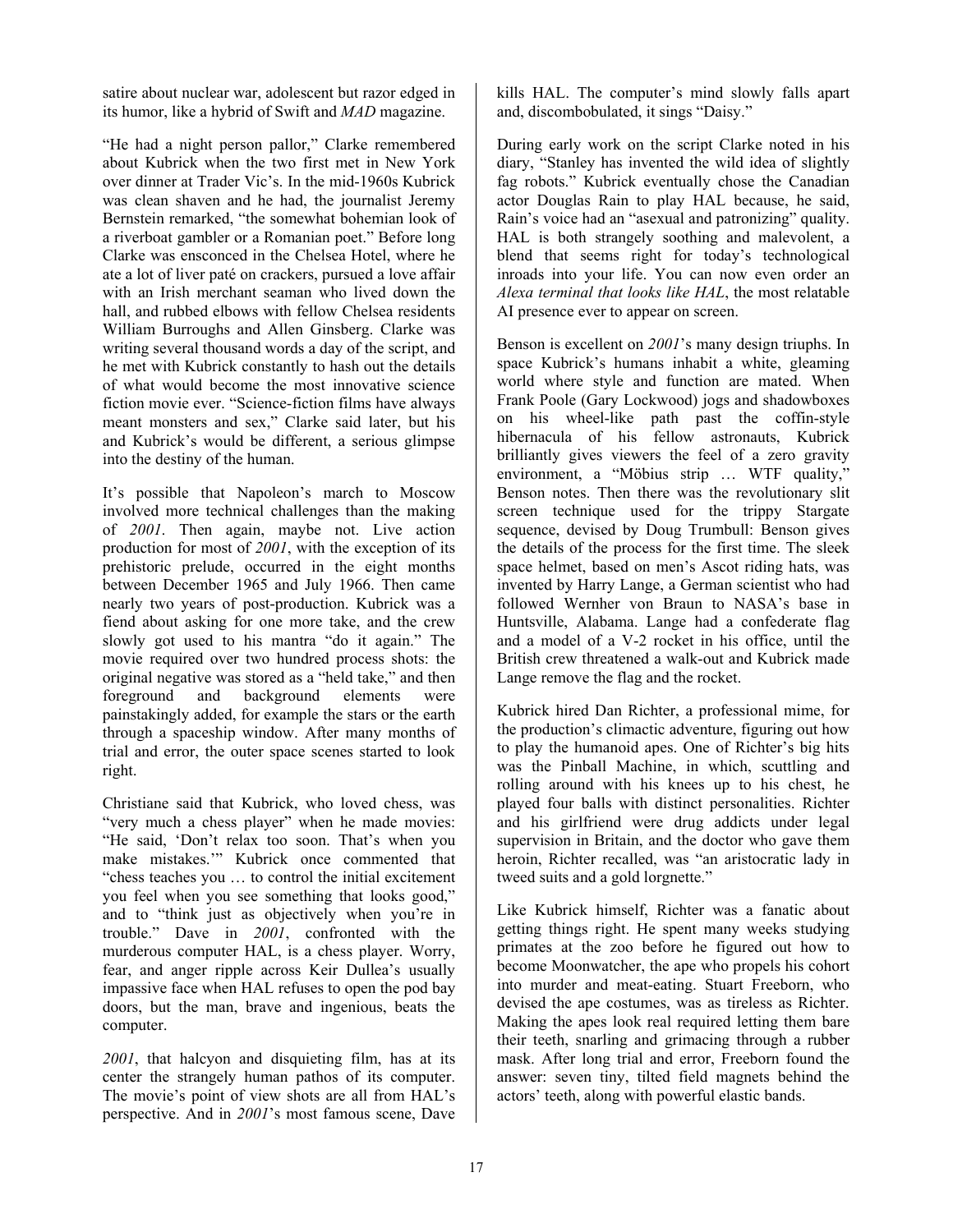The future of MGM was balanced on the fortunes of *2001* since the studio was still hurting from a series of big-budget flops in the early 1960s. When Kubrick unveiled his masterpiece, studio executives, bored to tears by the movie, were sure they were doomed. Droves of MGM suits walked out during the first New York screening. A disheartened Kubrick retreated with his wife to a hotel room, where, she remembered, he "couldn't sleep and couldn't speak and couldn't do anything." She told him that the movie would find its audience, even though the middle-aged Hollywood brigade didn't get it.

Christiane was right. By the next afternoon reports started to stream in: audiences under 30 were flocking to *2001*. Word of mouth spread like a fever, and soon an advertising team devised a new slogan for the film: "the ultimate trip." People were watching *2001* over and over, and always, it seemed, in an altered state. Before long, John Lennon remarked, "*2001*, I see it every week."

With *2001* Kubrick became a prophet for 1960s youth culture, though a rather wary and skeptical one. Nathan Abrams's book explains the wariness by casting Kubrick as a Jewish intellectual. Yes, it's true that his movies nearly always avoid any mention of Jewishness, but so do Kafka's novels and stories (which Kubrick loved to read). Abrams remarks that Kubrick "had a fondness for ideological speculation, he was Jewish by birth, and he strived selfconsciously to be brilliant," all common traits of the New York Intellectuals. His high school grades were too low for him to attend college in the GI Bill years, but he sat in on Lionel Trilling's and Mark Van Doren's classes at Columbia, and in the Village during the 1950s he knew Diane Arbus, Weegee, James Agee, and Dwight Macdonald. "I spent an interesting three hours with Stanley Kubrick, most talented of the younger directors," Macdonald wrote in 1959, "discussing Whitehead, Kafka, Potemkin, Zen Buddhism, the decline of Western culture, and whether life is worth living anywhere except at the extremes—religious faith or the life of the senses; it was a typical New York conversation."

Kubrick was a Jewish director, though he himself would never have said so. He obsessively read about the Holocaust, and came close to making a movie about it based on Louis Begley's novel *Wartime Lies*. "In a sense Kubrick even married into the Holocaust," Abrams writes. Christiane, who lived with Kubrick for the last 35 years of his life, was the niece of Nazi filmmaker Veit Harlan, director of the anti-Semitic propaganda movie *Jud Süss*. Before Kubrick met Harlan in 1957, he drank a big glass of vodka, and he told Christiane, "I'm standing here like Woody Allen looking like ten Jews." Among fellow directors he felt

closest to Allen and Steven Spielberg, who completed Kubrick's project *A.I. Artificial Intelligence* after his death. The smart-alecky black humor of *Dr. Strangelove* aligns him with Lenny Bruce, Joseph Heller, and the sacred-cow-bashers at *MAD*. As a Bronx Jew on his country estate in Hertfordshire, England, Kubrick must sometimes have felt just as out of place as that Irish upstart Barry Lyndon.

Stanley Kubrick's "mythological documentary," as he called *2001*, will probably live on as long as movies are made and watched. It's one of those achievements that Ardrey talks about in Kubrick's favorite passage of *African Genesis*:

We were born of risen apes, not fallen angels, and the apes were armed killers besides. And so what shall we wonder at? Our murders and massacres and missiles and irreconcilable regiments? Or our treaties, whatever they may be worth; our symphonies, however seldom they may be played; our peaceful acres, however frequently they may be converted into battlefields; our dreams, however rarely they may be accomplished. The miracle of man is not how far he has sunk but how magnificently he has risen.

*2001: A Space Odyssey* is evidence of that brief transcendent elevation.

*David Mikics* is the author, most recently, of *Bellow's People: How Saul Bellow Made Life Into Art.* He lives in Brooklyn and Houston.



*2001: A Space Odyssey*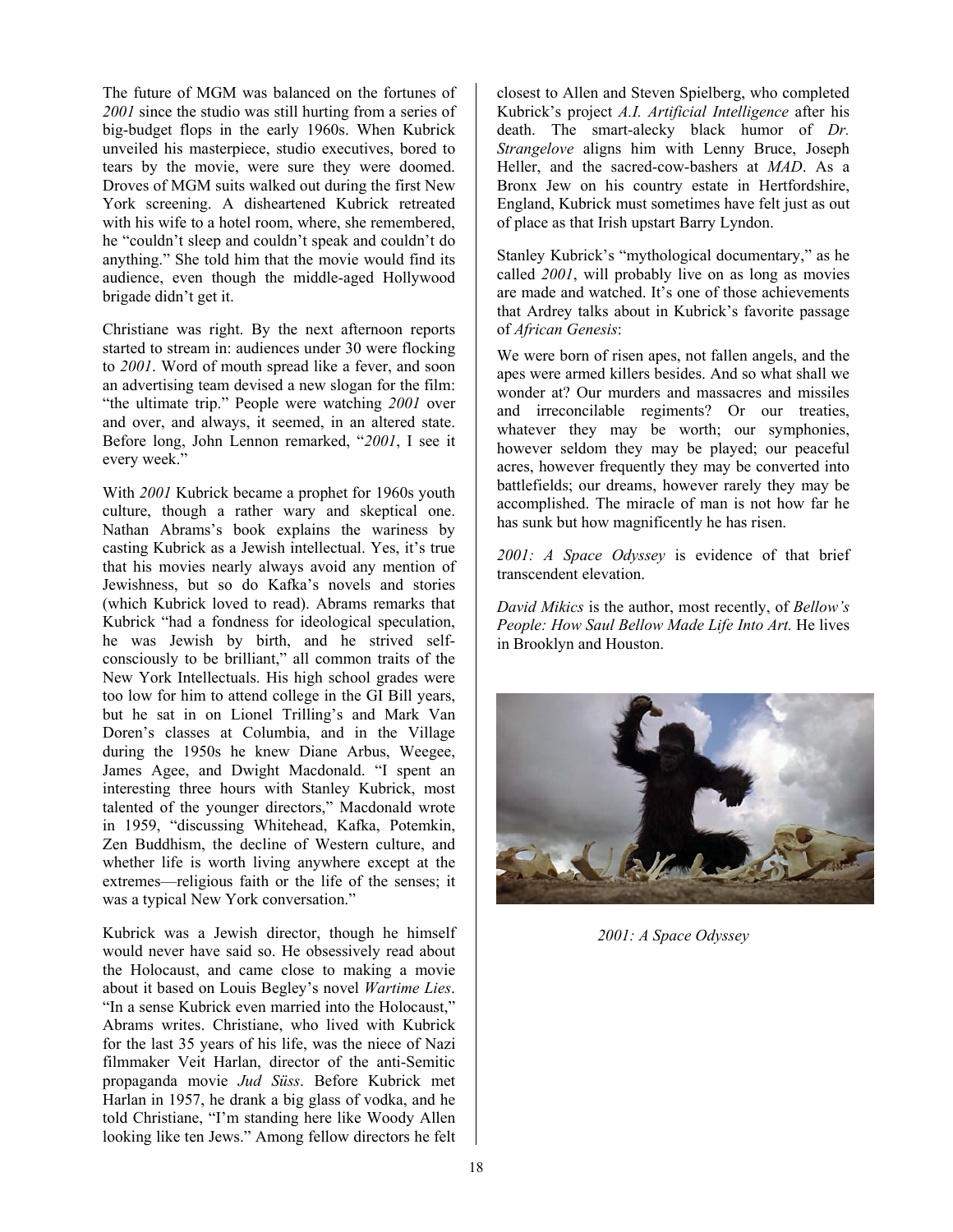### **Chelsea owner Abramovich immigrates to Israel, becomes country's richest citizen**

*Interior Ministry confirms Russian billionaire who has had UK visa issues landed at Ben Gurion Airport, received ID card; will live in Tel Aviv mansion he bought from Gal Gadot* 

### **By Michael Bachner and Toi staff**



*The owner of England's Chelsea Football Club, Russian tycoon Roman Abramovich, as he leaves court in London, on October 4, 2011. (AP/File)* 

Russian-Jewish billionaire Roman Abramovich, owner of London's Chelsea soccer club, has immigrated to Israel, the Interior Ministry confirmed on Monday.

Abramovich, 51, landed in Ben Gurion International Airport earlier in the day, the ministry said, and received an Israeli identity card under the Law of Return, which allows Jews to become citizens of Israel.

The move to Israel comes after Abramovich was unable to extend his visa in the UK amid a diplomatic spat between London and Moscow.

The Nativ Liaison Bureau, which facilitates immigration from Russian-speaking countries, said Abramovich applied for citizenship from abroad last week.

"Roman Abramovich arrived at the Israeli embassy in Moscow like any other person. He filed a request to receive an immigration permit, his documents were checked according to the Law of Return, and he was indeed found eligible," a spokesperson told Channel 10 news.



*Gal Gadot at the Oscars on March 4, 2018, at the Dolby Theatre in Los Angeles. (Jordan Strauss/Invision/AP)* 

Abramovich, worth \$12.5 billion according to the British press, instantly became the richest person in Israel Monday.

He will live in a mansion in Tel Aviv's neighborhood of Neve Tzedek, a former hotel he purchased from Israeli Hollywood actress Gal Gadot, Ynet reported. As a new citizen, Abramovich is exempt from taxes in Israel on income earned abroad for 10 years, and need not declare the sources of that income for the same period.

Abramovich's British visa expired last month. His previous visa was granted before more rigorous regulations were instituted in April 2015. Even before moving to Israel, Abramovich was a frequent visitor to the country.

He formally has residency in Jersey in the Channel Islands, a tax haven, but has never taken it up. Abramovich would have to explain the source of his wealth to receive a new British visa, according to reports. There is no evidence that Abramovich has done anything wrong, but the United Kingdom has scrutinized Russian businesspeople and diplomats more carefully since the poisoning of former Russian spy Sergei Skripal and his daughter Yulia in Salisbury, England, in March. Several Russian diplomats were expelled following the incident.

Abramovich missed Chelsea's Football Association Cup final victory over Manchester United at Wembley Stadium in London this month. He has owned the team since 2003 and has been present at nearly every game, until his visa problems began.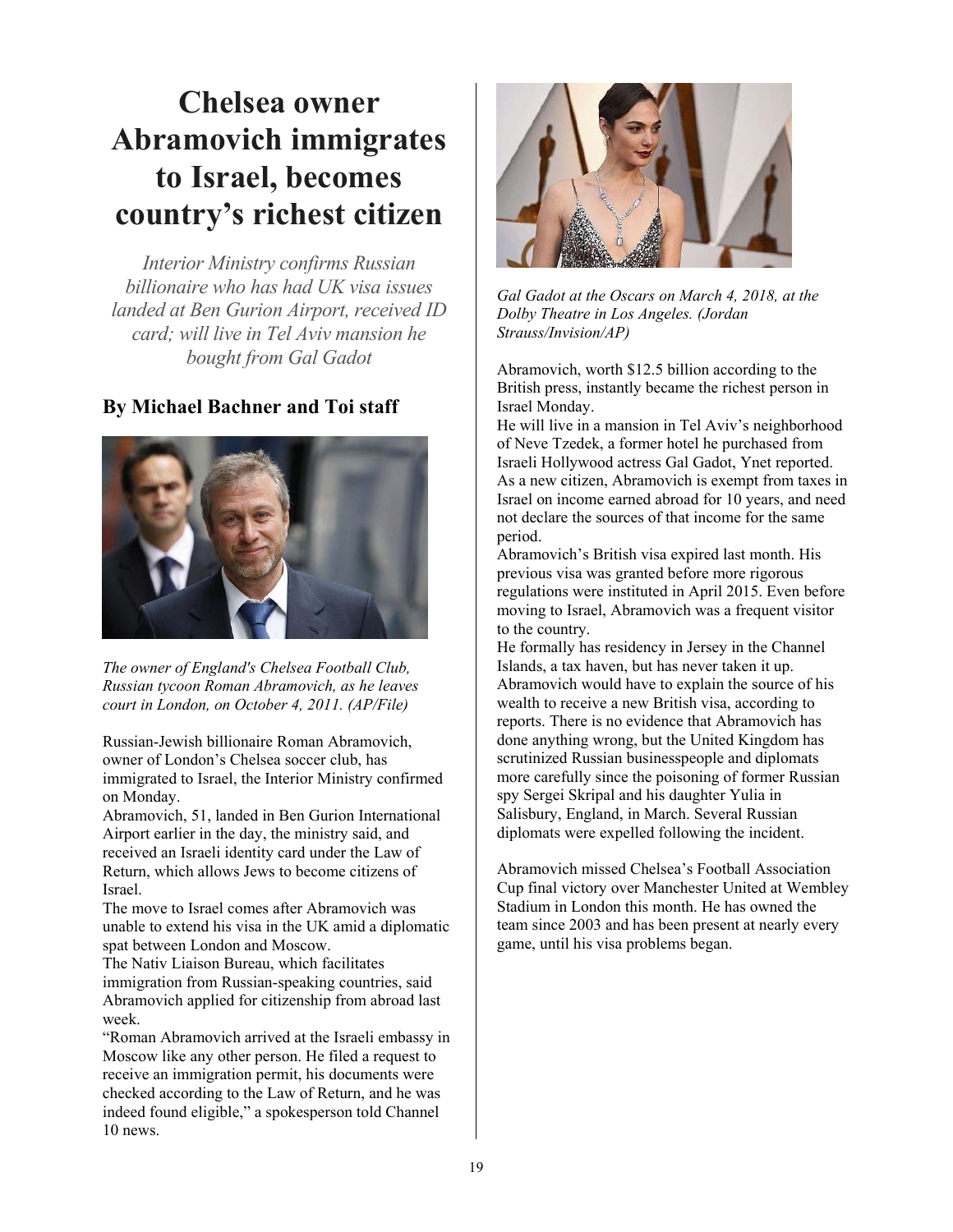### **Hamas: Fight to the last Gazan**

*Hamas has betrayed the residents of Gaza. Instead of an Islamic regime, it has built one based on fear. Instead of hope, it has brought despair.* 

### **By Mordechai Kedar**



*Mordechai Kedar (Eliran Aharon)* 

*Dr. Mordechai Kedar is a senior lecturer in the Department of Arabic at Bar-Ilan University. He served in IDF Military Intelligence for 25 years, specializing in Arab political discourse, Arab mass media, Islamic groups and the Syrian domestic arena. Thoroughly familiar with Arab media in real time, he is frequently interviewed on the various news programs in Israel.* 

About a year ago I took part in a long and searching discussion of Arab-Jewish relations with several friends in an Arab city in Samaria. They were heads of leading hamulot (clans), traditionally the respected leaders of the local population. The meeting took place at the home of one of the city's dominant sheikhs, over a lavish platter of fruits and vegetables fit for a king.

At some point, my host ceased speaking, and after thinking for what seemed a very long time, said in ponderous literary Arabic, incisive and serious, weighing every word: "Doctor Kedar, do you know what a terrorist organization is?" The question surprised and intrigued me, and I answered "No," curious and awaiting his answer. "Mark my words, Doctor," he said, "a terrorist organization is not an organization fighting against its enemies. A terrorist organization is an organization that fights its own people, its own nation, fights the very people it claims to protect, the children for whom it is responsible."

My eyebrows raised in surprise, I asked "Kif – how is that?" and he answered, in a voice permeated with sadness: "Look at ISIS, who do they slaughter? The

Muslims in Iraq, Syria, the Sinai. Look at Hezbollah, who do they murder? The Syrian Muslims. Look at Hamas, who do they kill? The people of Gaza. An organization fighting enemies is a liberation organization, an organization fighting its own people is a terror organization." The words were totally unexpected, and all those present were shocked into silence. Not a sound could be heard in the room, because the import of that statement is a declaration of war, no less, on Hamas, made by a sheikh and his hamula. "Interesting," I finally was able to say, keeping my thoughts to myself, intending to mull upon his remarks later on.

During the past weeks, ever since the riots – definitely not protests – began near the fence separating life in Israel and death in Gaza, I keep thinking about the Sheikh's statement. In the years since the Hamas movement took over Gaza violently in June 2007, blowing up PA police stations, shooting at the heads and knees of security personnel and policemen, hurling PLO members from the roofs of buildings to their deaths on the street – ever since that debacle, life in the area has deteriorated to the level of the terrible conditions Gazans live under today.

Hamas has spent a large part of the funds it was given to purchase weapons, develop missiles, manufacture rockets, acquire explosives and dig tunnels. Hamas has not built a single hospital in the Strip, not one desalinization plant, nothing. Zero. Nada. Then Israel developed the "Iron Dome" and simply erased the threat of rockets and missiles. It soon found a solution for the tunnels as well. Hamas lacks tanks and artillery. So what's left? How are they to attack Israel? What can they use? The answer is to be found in the Sheikh's words: Hamas, after it succeeded in putting out every flicker of hope left in the hearts of Gaza residents, after it brought them to the depths of despair, has now turned them into live ammunition aimed at Israel.

People are the best weapon of all, low cost and selfactivated for 50 shekels a head. That is the sum Hamas pays each rioter. For 50 shekels, Hamas gets a walking bomb, imbued with Hamas-produced anger, frustration and despair. That is the real story of what is happening at the border fence for the last few weeks, the reality that clearly exposes the reason Hamas is defined as a terror organization: the war it has declared on the residents of Gaza since the day it first took over their lives. Now it is sending them to their deaths, knowing full well that Israel will never, ever allow them to cross the fence to reach any kibbutz or moshav filled with men, women and children. The very thought of the horrific massacre that would ensue is terrifying.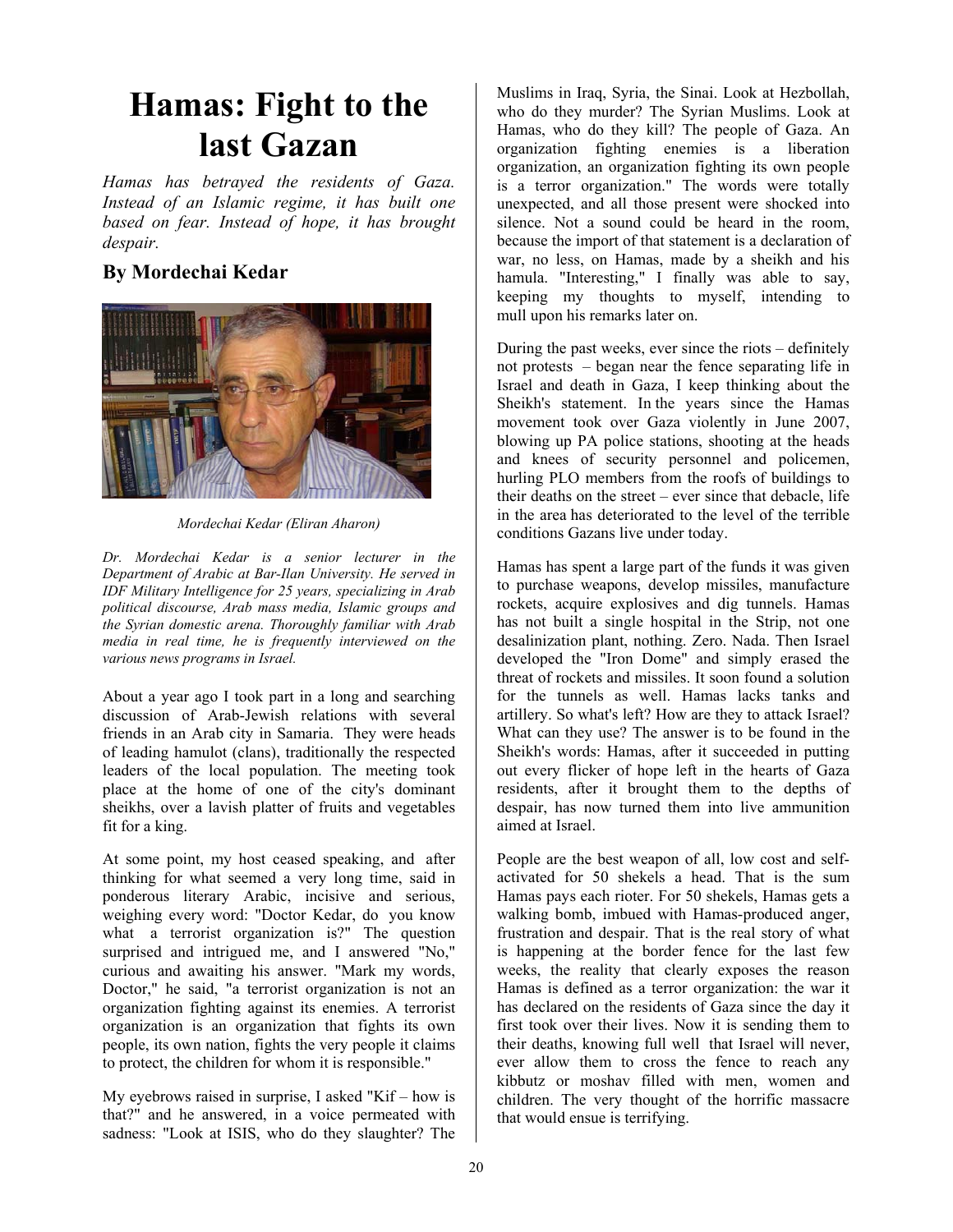Hamas is a terrorist organization not because of its war against Israel but because it has betrayed the residents of Gaza: Instead of an Islamic regime, it has instituted a regime based on fear. Instead of work, it has brought unemployment. Instead of hope, it has caused despair. Hamas rule has dragged the Gaza Strip into three rounds of violence with Israel: Cast Lead (2008-09), Pillar of Defense (2012) and Protective Edge (2014). There is as yet no name for today's events, except for the delusional one given them by Hamas - "the march of return," as if Israel was actually going to allow a single rioter to "return" to Israel's sovereign territory. All the Hamas mantras are old, tired slogans whose objective is to ignite the human explosives with foreign fire.

For weeks now, Israel has been warning them of what happens to anyone who touches the fence, this by means of warnings, flyers, telephone calls and media communications.

Every person killed is a public relations accomplishment for Hamas, every person wounded is a propaganda gain to mislead viewers in Europe and America who have no understanding of Hamas' satanic plans to use the people of Gaza as live ammunition against Israel, knowing that they will be killed as soon as they try to break through the fence.

For weeks now, Israel has been warning them of what happens to anyone who touches the fence, this by means of warnings, flyers, telephone calls and media communications. Everyone in Gaza, from Yihye Sinwar down to the last of the rioters, now knows exactly what happens to anyone who comes near the fence. That makes the rioters themselves and the Hamas organization which sends them fully responsible for the deaths of these live bullets

However, the foreign press is another responsible party of which the public must be made aware. Anyone who understands Hamas' plans knows full well that without media coverage all the riots near and at the fence would not have occurred. After all, why would Hamas waste human ammunition unless it could make an impression on world opinion?

This is where Israeli idiocy steps in, as Israel allows foreign media to reach the immediate surroundings of Gaza (where Hamas tunnels end, where it attempts to kill and kidnap men, women and children) to photograph - while standing behind them - IDF snipers protecting the residents of kibbutzim and moshavim with their own bodies. Most of the foreign correspondents do not tell their audience the truth about these IDF heroes who faithfully fulfill their mission to protect Israeli citizens. Instead, the media act as tools of the Hamas terrorists, useful idiots who spread Hamas propaganda without charge.

There are those who claim that the advent of internet and social media makes it impossible to prevent this. Still, one can limit the reports from the front line by temporarily shutting internet access in Gaza. For anyone who does not know it, Israel supplies internet services to Gaza. Do you get it? They get internet access from Israel (do they pay for it? Who knows?) and use that medium to spread propaganda lies about Israel. Is there anything more absurd?

What about the electricity with which Israel supplies Gaza and which allows the continued existence of the Hamas satellite television station broadcasting rabid incitement against Israel 24/7? Why does Israel continue to supply electricity to Gaza during these riots? During WWII would it have entered the head of any normal, loyal British or Russian citizen to supply electricity to the Nazi propaganda machine?

True, Israel is better off acting as if it is "business as usual" before the cameras, so that tourists do not flee and Israelis do not complain – but we are at war and in war as in war. If Hamas fires human ammunition at us, we are allowed to do anything reasonable to stop them – from taking out Hamas leaders, those personally responsible for the terrible state of the Gaza Strip and for the shots fired against the rioters threatening Israeli citizens' lives and welfare.

In contrast to the Arab world, Israel protects its citizens from the knives of Gaza rioters. Israel, however, must also protect the image of its citizens in the eyes of the world and act against those promoting European "media terror" and the "Jihad media" promulgated by Hamas and Arab satellites headed by *al Jazeera*. I am incapable of understanding how Israel continues to allow them to broadcast endless incitement from within its borders.

There is no question that Israel will defeat Hamas, because Israel is fighting a just war and Hamas is a terror organization whose reign of terror over Gaza turns its population into disposable ammunition with its own evil hands. The fate of Hamas is not in doubt: It will be dumped in the ash heap of history, along with the other Arab dictators who were overthrown in the "Arab Spring." Hamas, the despotic and tyrannical terror movement, is no different than they, because it, too, is prepared to sacrifice the Palestinian Arabs down to the last man on the altar of its own survival.

*Written in Hebrew for Arutz Sheva, translated by Rochel Sylvetsky* 

*Arutz Sheva*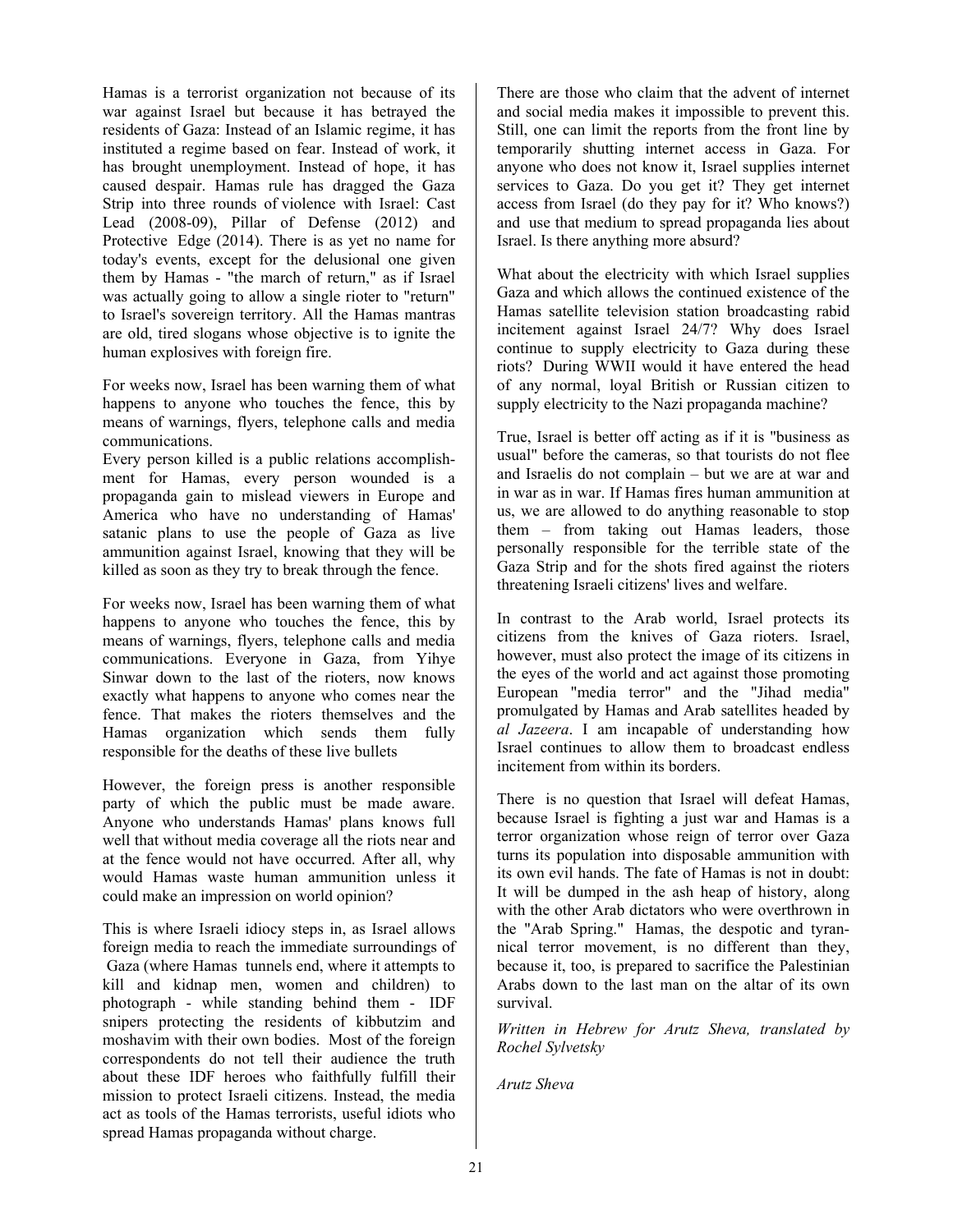## **'Zionism Is a Humanist Movement, Not a Colonial One'**

**Prominent French-Tunisian Movie Producer Said Ben Saïd Reflects on Arabs, Jews and Islam**

Interview



**By Ben Cohen** 

*Movie producer Said Ben Saïd speaking to the American Sephardi Federation in New York in March 2018* 

Last November, the Tunisian-born French movie producer Said Ben Saïd briefly found himself thrust into the center of the Arab world's conflict with Israel as a result of his work with Nadav Lapid, an Israeli film director.

In an op-ed for the French daily *Le Monde,* Ben Saïd revealed that an invitation to preside over the jury of the 28th Carthage Film Festival in Tunisia had been curtly rescinded because of his cooperation with Lapid, as well as his participation on the judges panel at the 2017 Jerusalem Film Festival in Israel. That decision provided an opportunity for Ben Saïd to articulate some home truths.

"[I]t must be admitted that the Arab world is, in its majority, antisemitic," Ben Saïd wrote at the time. "This hatred of Jews has redoubled in intensity and depth not because of the Arab-Israeli conflict, but with the rise of a certain vision of Islam."

Four months on, Ben Saïd, who was on a visit to New York, seemed unfazed that his critique of the widespread, socially acceptable antisemitism that has endured throughout the Arab world for more than a century had not become more commonplace.

"It's a mistake to treat them as elections in the first place," an Egypt expert told *The Algemeiner* regarding this...

"I'm talking as an Arab and as a Muslim, and that's what I am," Ben Saïd explained during an interview with *The Algemeiner* at his hotel in Manhattan's Soho district. "But I am talking against a majority of people who do not think as I do. Those people who need to think completely differently about their relationship with Israel, they are the same people who are at present convinced that they are not antisemitic. They think they are merely anti-Zionists."

Ben Saïd's readiness to openly challenge antisemitism — particularly when it impacts artistic freedom in the form of the cultural boycott of Israel — was one key reason why he received the 2018 Pomegranate Award for Lifetime Achievement from the American Sephardi Federation (ASF) during his stay in New York. As a producer who has embraced engagement instead of the boycott campaign, Ben Said is in good company with previous Jewish and Muslim recipients of the same prize – among them André Azoulay, the senior councilor to Morocco's King Mohammed VI, Enrico Macias, the Algerian-born and internationally renowned singer, and Ema Shah, the popular Kuwaiti performer and advocate of Muslim-Jewish dialogue.

"Said Ben Saïd's words and deeds are a provocative example of how to effectively counter such antisemitic extremism, as well as the creative power of art to connect diverse peoples," Jason Guberman executive director of the ASF — said in advance of the March 6 award ceremony.

During his acceptance speech at this year's NY Sephardic Jewish Film Festival, Ben Saïd quoted extensively from an exchange between Franz Kafka — the great mid-twentieth century writer (and Zionist) — and his fellow Czech intellectual, Gustav Janouch. "Jewish nationalism," Kafka told Janouch, "is like a caravan which in the cold of a desert night is forced by outside pressures to form a powerful *lager* (encampment). The caravan doesn't want to win a victory. It only wants to reach some secure and peaceful homeland of its own which will give the men and women of the caravan the possibility of a freely developing human existence."

"I am really personally very touched by Franz Kafka's definition of Zionism," Ben Saïd remarked during our interview. As he expounded his views on the Arab-Israeli conflict, it was clear that Kafka's notion of Zionism as a dignified attempt to secure Jewish survival in a hostile world was his point of departure.

What was also clear was Ben Saïd's emphatic rejection of the orthodoxies of both sides of the conflict. "I don't think these people are antisemitic at all," he said, in an answer to an invitation to speculate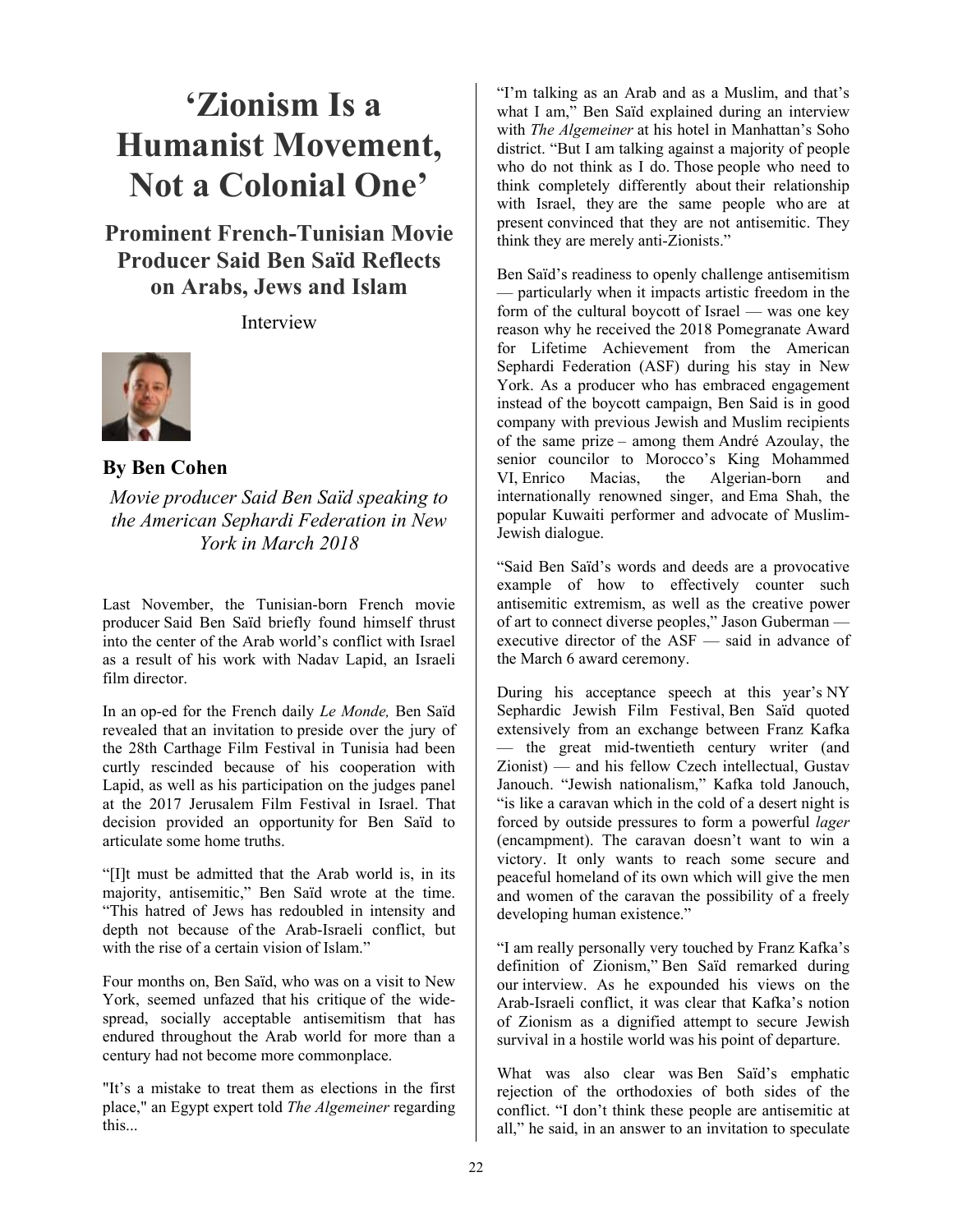on the motives of Western artists who endorse the cultural boycott of Israel.

"I think we are talking about anti-Zionism and antisemitism, which are clearly two different ideologies, although over time, they tend to converge,"Ben Saïd continued. "I know many really sincere anti-Zionists. Most of them are Jews, either liberal or orthodox."

In Ben Saïd's view, the key intellectual challenge for the Arab world lies in its refusal to understand Zionism as a legitimate Jewish national awakening. "Today, people, especially in the Arab world, don't know anything about Zionism's history," he said.

"They think that it's a colonial movement, and it's not," he continued, going on to appraise Zionism as a "humanist movement," as well as a "utopia" that emerged in France during the infamous Dreyfus trial at the close of the nineteenth century.

The BDS campaign, he said, was "not antisemitic in its motivations but became clearly antisemitic in its consequences."

"Whatever we think of the Israeli government today, and the Israeli policy today, I think the Israeli people and the civil society in Israel are really doing their best to criticize that government," Ben Saïd argued. "I don't think that isolating Israel is the right thing to do politically. There are 22 Arab countries, 60 Islamic countries, and there is one Jewish country. Trying to isolate that country has had terrible consequences on the region — on Israel, because people are afraid, and when they are afraid they vote for extremists, and therefore on the whole Arab world."

Highlighting what he believes is a grave absence of historical perspective among his fellow Arabs, Ben Saïd remarked, "If you see the history of the region since the 1982 invasion of Lebanon by Israel, you will think that Israel is responsible for everything."

But, he went on, "maybe if you look at the history since 1900, you will see how much the Arabs were responsible. And if you see the history since the nineteenth century, the Europeans were very much responsible as well. So the responsibility is shared by all the parts; I don't think that you can say that Israel is completely responsible and the Arabs are only victims."

That historical analysis was weighted with a demographic one as well. "There are maybe 8 million Jews in Israel, 15 million in the world, and it's funny, because when I'm in Tunisia or somewhere like that, people tell me, 'Are you out of your mind? There are

maybe 200 million!'" Ben Saïd observed. "They believe that antisemitic image that the Jews are everywhere. So I thought, when you consider the number of antisemites in the world, there are certainly much more than 15 million — perhaps there are one hundred times more antisemites than there are Jews in the world. I always had sympathy because of that, because you have 8 million Jews surrounded by 400 million Arabs and 1.2 billion Muslims."

Thus far, Ben Saïd has largely avoided the Middle East and its discontents during a career producing movies for leading directors like Brian De Palma, Paul Verhoeven and Valeria Bruni Tedeschi. One of his ambitions, he said, was to produce a movie set immediately after the death of the Prophet Muhammad, when the early followers of Islam were bitterly divided over his succession. "It would be a historical movie about the succession, the first civil war in the Arab community,"Ben Saïd explained. "I would like to show how violent and divided the community was, with false prophets arising."

Ben Saïd said that while his childhood in Tunisia was "very religious," he eventually become an atheist ("or an agnostic, depending on the day," he noted) after moving to France at the age of 18. In his view, Islam is a first of all a civilization and a culture — and one to which Ben Saïd feels as intimately attached as he does to France. That, perhaps, explains why his longterm outlook is more optimistic than many of the other intellectuals and artists who have been targeted by anti-Zionist campaigns. While he does not play down the enormous political and cultural dilemmas posed by Europe's growing Muslim population, drawn from all corners of the Islamic world, he firmly believes that Islam will one day be imbued with a "new vision" as a result of its sojourn in Europe.

"We are making a lot of discoveries about the Quran and how, historically, it came to be communicated from an oral to a written tradition," Ben Saïd said.

"This process will take time, so for the future I am optimistic," he concluded — before adding, with a wry smile, "but not in the near future."

*The Algemeine*